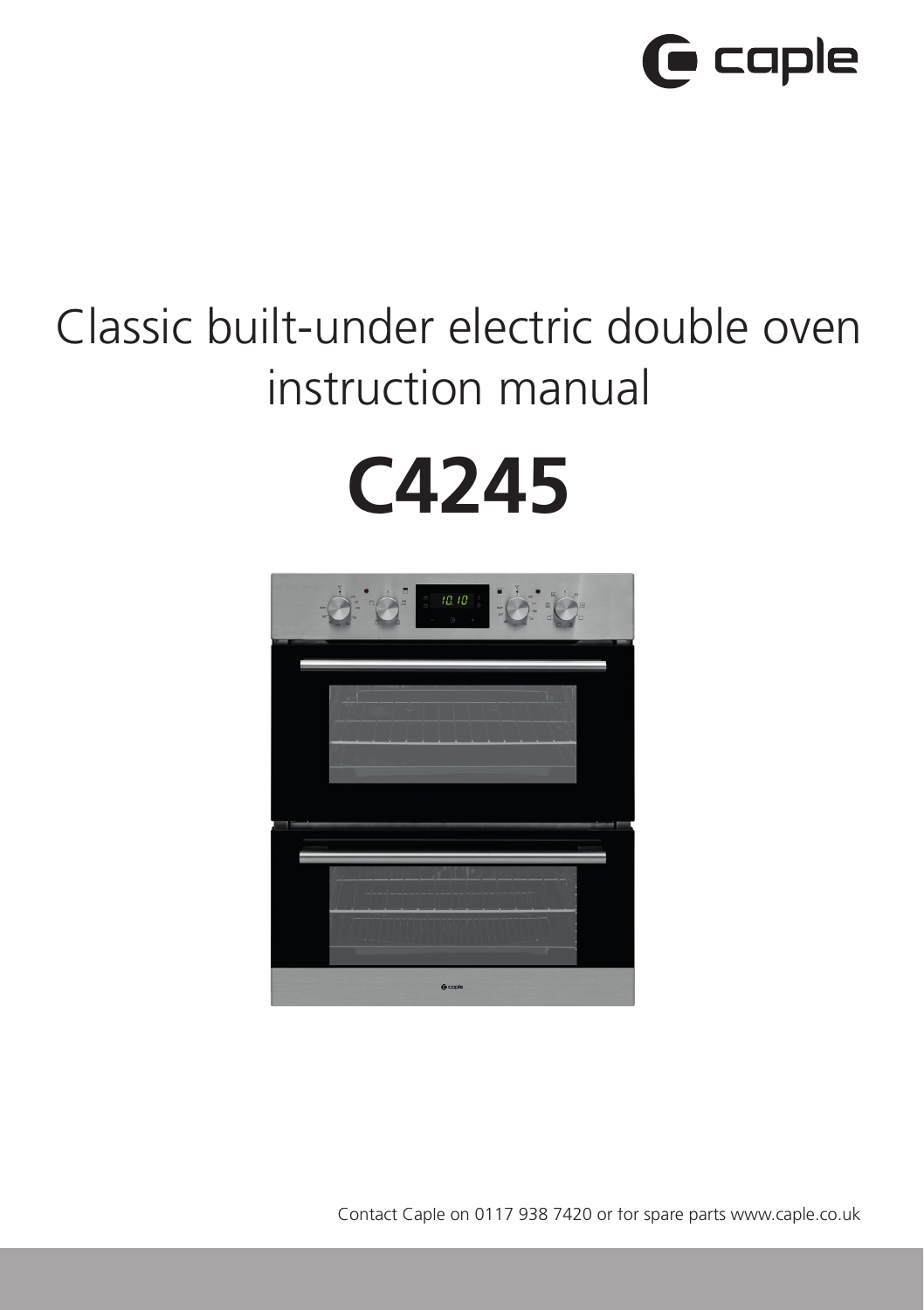## $\mathbf \Theta$  caple

## **CONTENTS**

| Safety instructions            | 3  |
|--------------------------------|----|
| Environmental protection       | 9  |
| Oven installation              | 11 |
| Using your oven                | 16 |
| Cooking quidelines             | 18 |
| Touch control electronic timer | 21 |
| Care and maintenance           | 24 |
| Troubleshooting                | 30 |
| Caple Service contact details  | 32 |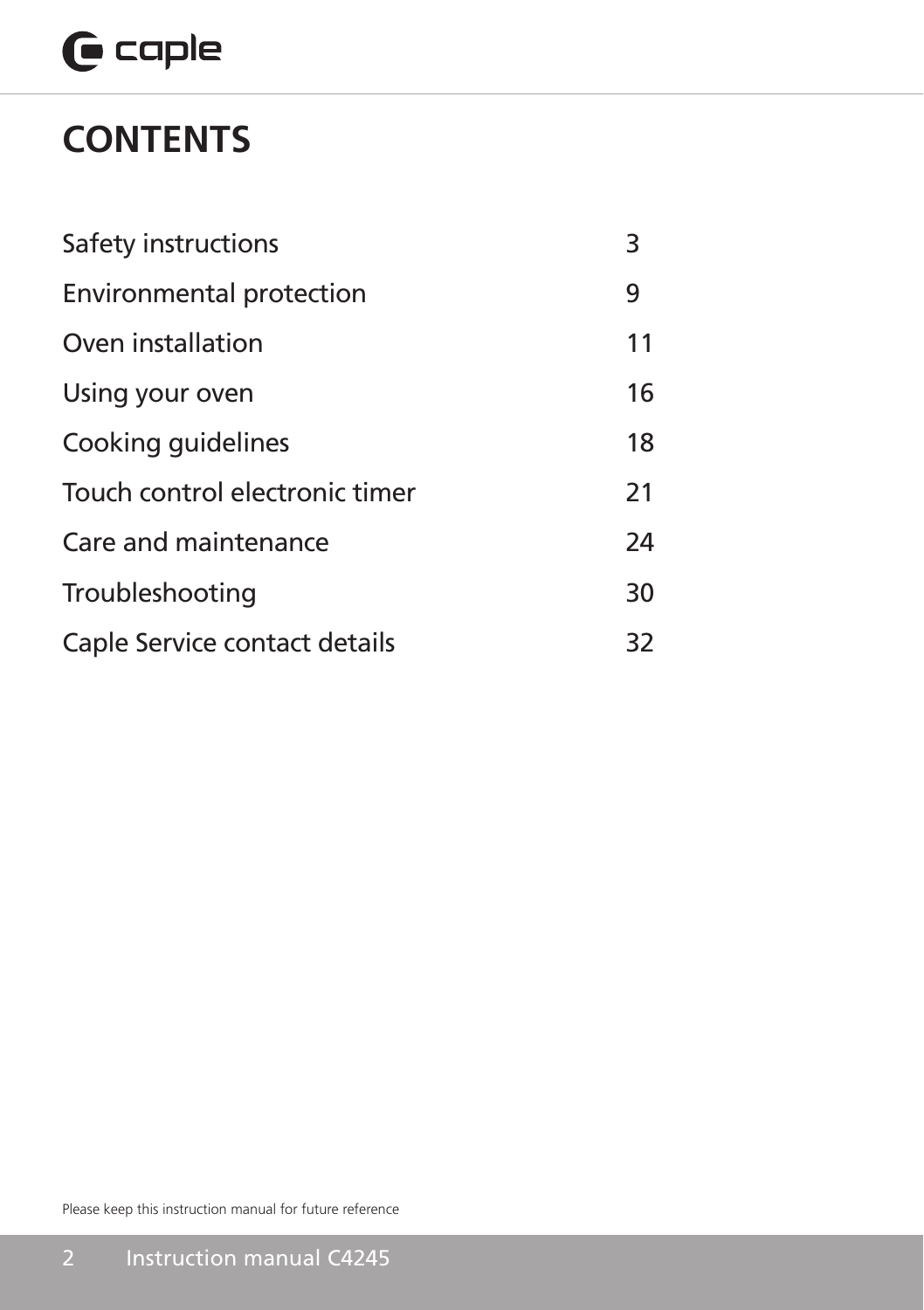## **SAFETY INSTRUCTIONS**

Read these instructions carefully and completely before using your appliance, keep it in a convenient place for reference when necessary.

- This appliance can be used by children aged from 8 years and above.
- Persons with reduced physical, sensory or mental capabilities or lack of experience and knowledge must be supervised and given appropriate instruction concerning the use of the appliance in a safe way and understand the hazards involved.
- Children shall not play with the appliance.
- Cleaning and user maintenance should not be carried out by children without supervision.
- The appliance is not intended to be operated by means of an external timer or separate remote control system.

## **WARNING:**

- The appliance and its accessible parts become hot during use. Care should be taken to avoid touching heating elements.
- Children less than 8 years of age should be kept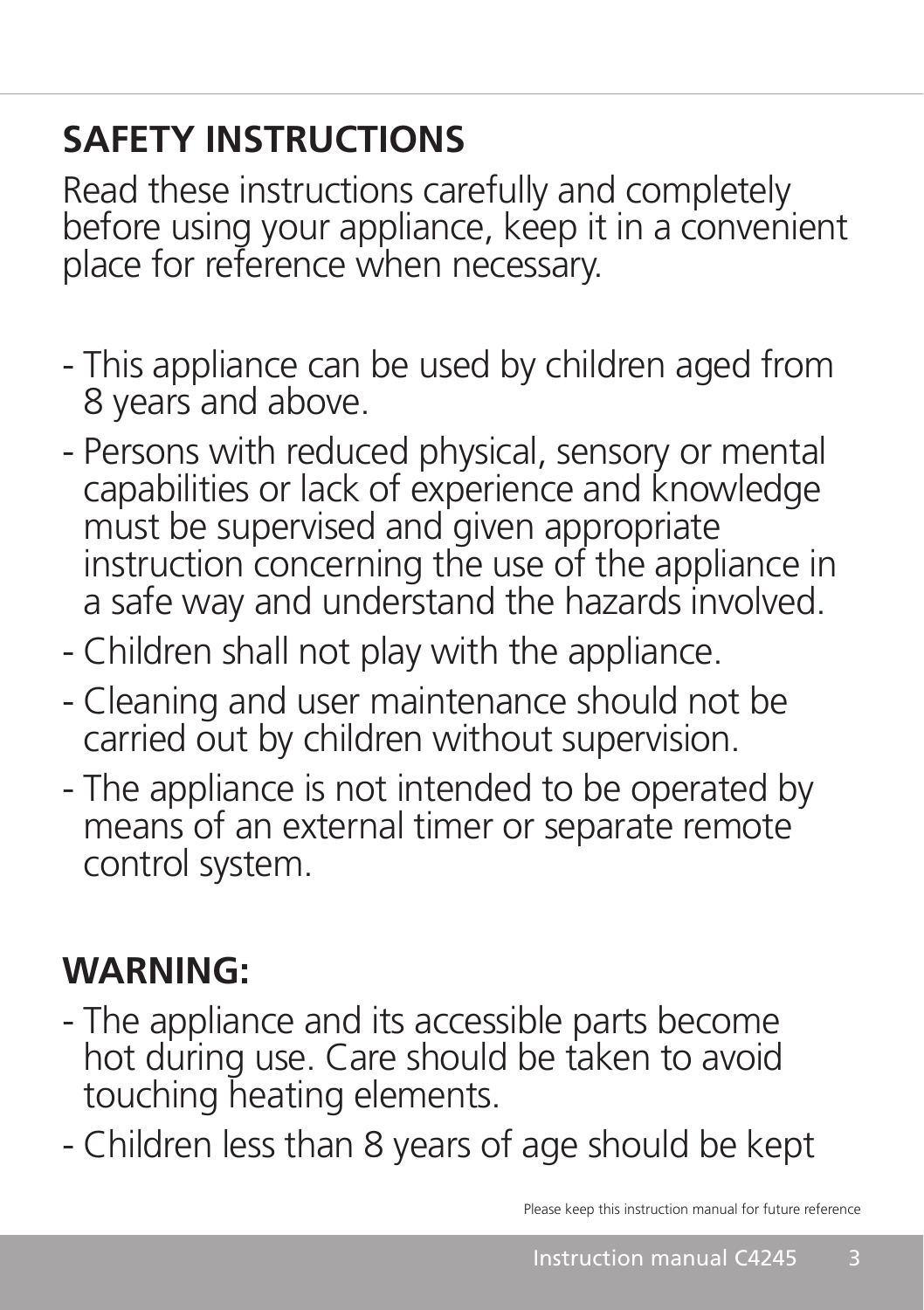## $\bigcap$  caple

away unless continuously supervised.

- To prevent fire hazards do not store items on the cooking surfaces.
- If the surface is cracked, switch off the appliance to avoid the possibility of electric shock.

## **WARNING:**

- During use, handles can get hot.
- Do not use harsh abrasive cleaners or sharp metal scrapers to clean the oven door glass or any other surface of the appliance as it can scratch the surface which may result in the glass shattering or permanent damage to the surface.
- Do not use steam cleaners for cleaning the appliance.
- Ensure the appliance is switched off before replacing the lamp to avoid the possibility of electric shock.

## **CAUTION:**

- Accessible parts may be hot when the cooking or grilling is in use. Young children should be kept away.
- Your appliance is produced in accordance with all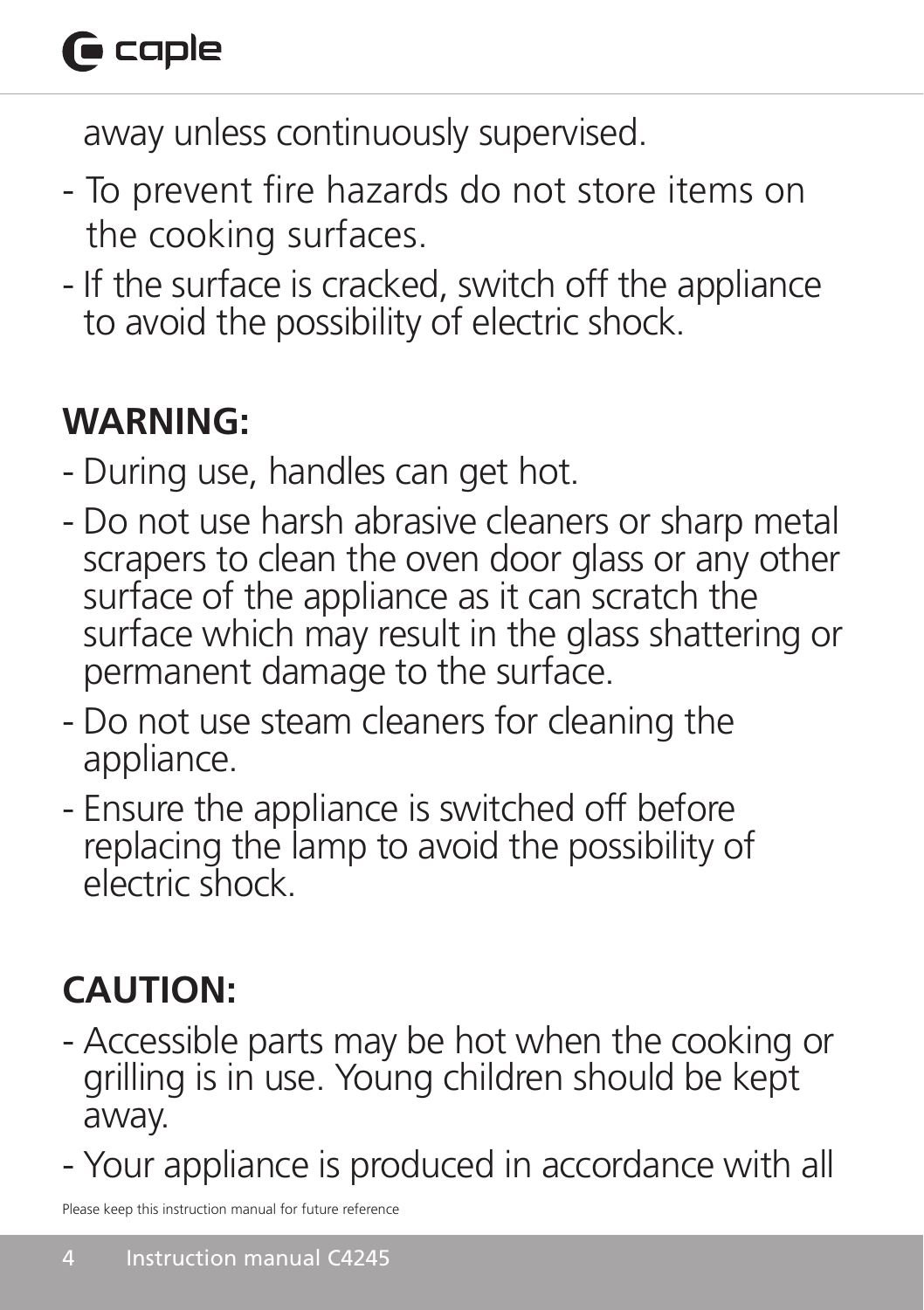applicable local and international standards and regulations.

- Maintenance and repair work must be made only by authorised Caple service technicians. Installation and repair work that is carried out by unauthorised technicians may endanger you.
- It is dangerous to alter or modify the specifications of the appliance in any way.
- Prior to installation, ensure that the local distribution conditions (electricity voltage and frequency) and the requirements of the appliance are compatible. The requirements for this appliance are stated on the rating label.
- This appliance is designed only for cooking food and is intended for indoor use.
- This product is not designed for commercial use, it is a household appliance only. It is not intended to be used in:
	- Staff kitchen areas in shops, offices and other working environments.
	- Bed and breakfast type environments

- By clients in hotels, motels and other residential type environments

- Do not try to lift or move the appliance by pulling the door handle.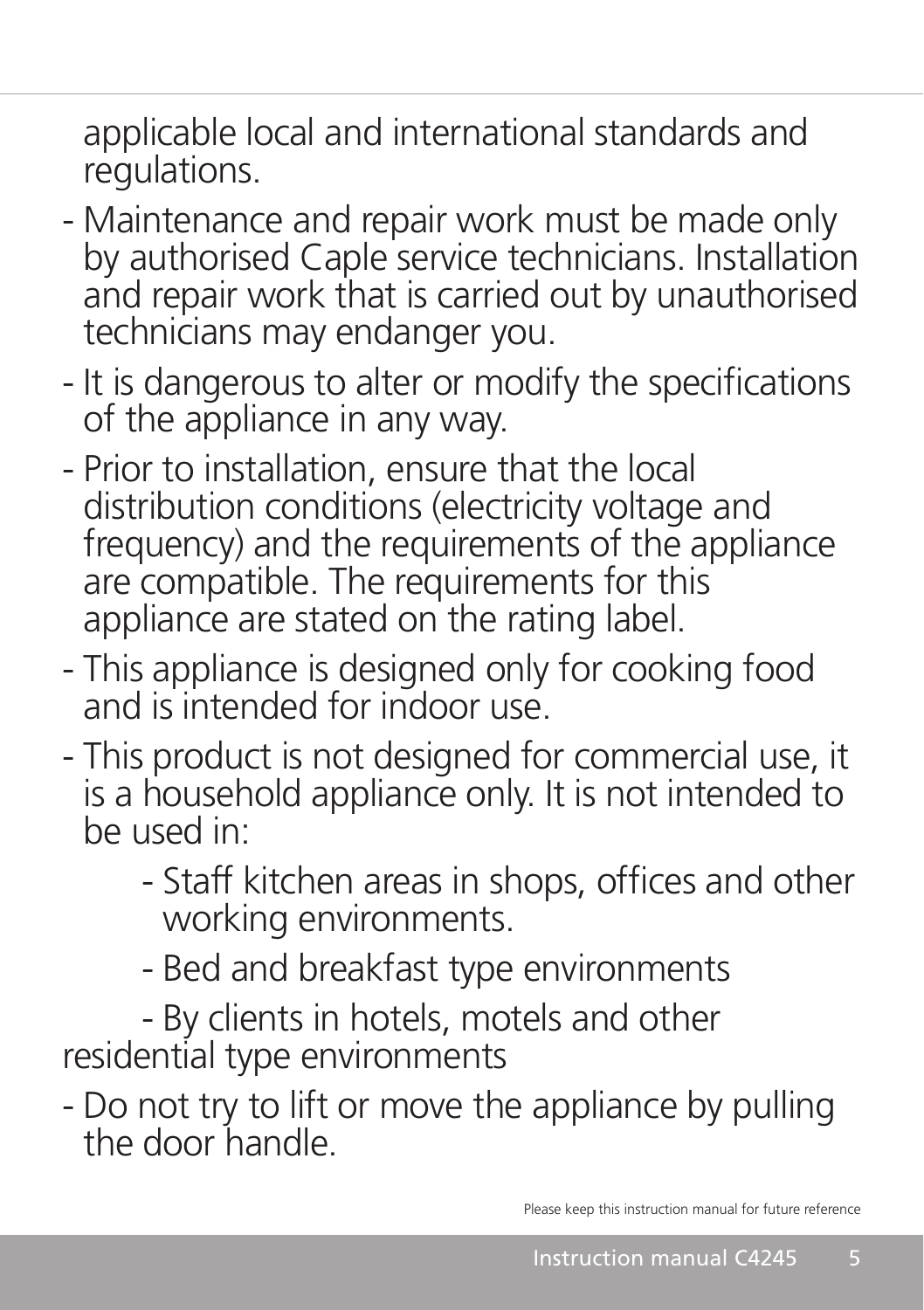## $\bigcap$  caple

- All possible security measures have been taken to ensure your safety. Since the glass may break, you should be careful while cleaning to avoid scratching.
- Avoid hitting or knocking on the glass with accessories.
- Ensure that the supply cord is not wedged during the installation. If the supply cord is damaged, it must be replaced by a Caple service technician or similarly qualified persons in order to prevent a hazard.
- While the oven door is open, do not let children climb on the door or sit on it.

## **INSTALLATION WARNINGS**

- Do not operate the appliance before it is fully installed.
- The appliance must be installed by an authorised technician.
- Caple is not responsible for any damage that may be caused by defective placement and installation by unauthorised persons.
- When unpacking the appliance, make sure that it is not damaged during transportation. In the case of any defect; do not use the appliance and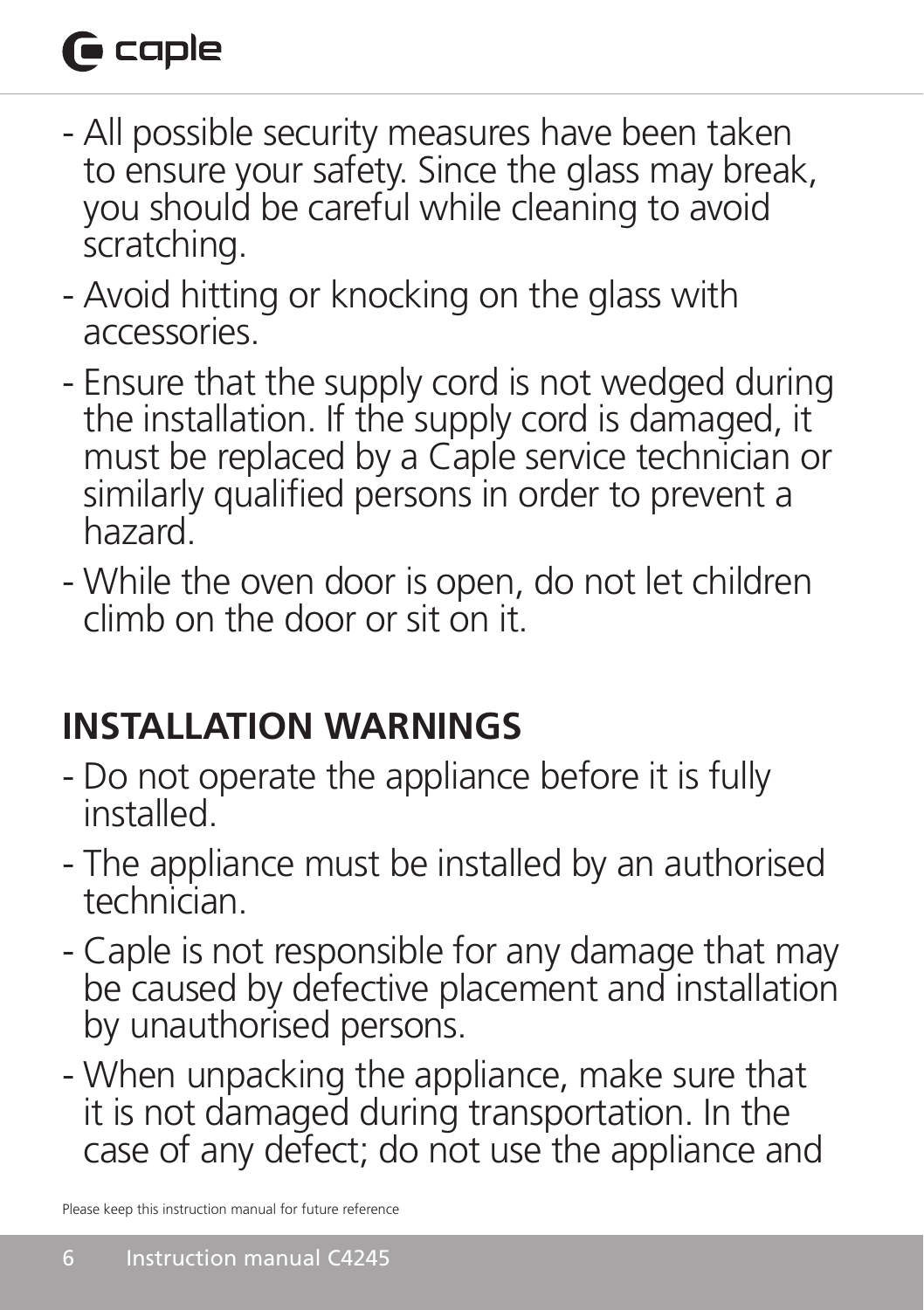contact your retailer or Caple Service immediately.

- Materials used for packaging (nylon, staplers, styrofoam etc) may cause harmful effects to children they should be disposed of immediately.
- Protect your appliance against atmospheric effects. Do not expose it to effects such as sun, rain, snow etc.
- The surrounding materials of the appliance (i.e. kitchen cabinet or furniture) must be able to withstand a minimum temperature of 120°C.

### **DURING USAGE**

- Heat the empty oven at max. temperature for 1 hour before its first use. This removes any unpleasant smells and smoke caused by working residues and thermal insulation. Make sure you do this in a well ventilated area.
- During usage, the outer and inner surfaces of the oven get hot. While opening the oven door, step back to avoid the hot steam coming out of the oven as there may be a risk of burns.
- Do not put flammable or combustible materials in or near the appliance when it is operating.
- Always use oven gloves to remove and replace food in the oven.
- Pay attention to the oven while cooking with solid or liquid oils as they could potentially catch fire when oven is hot.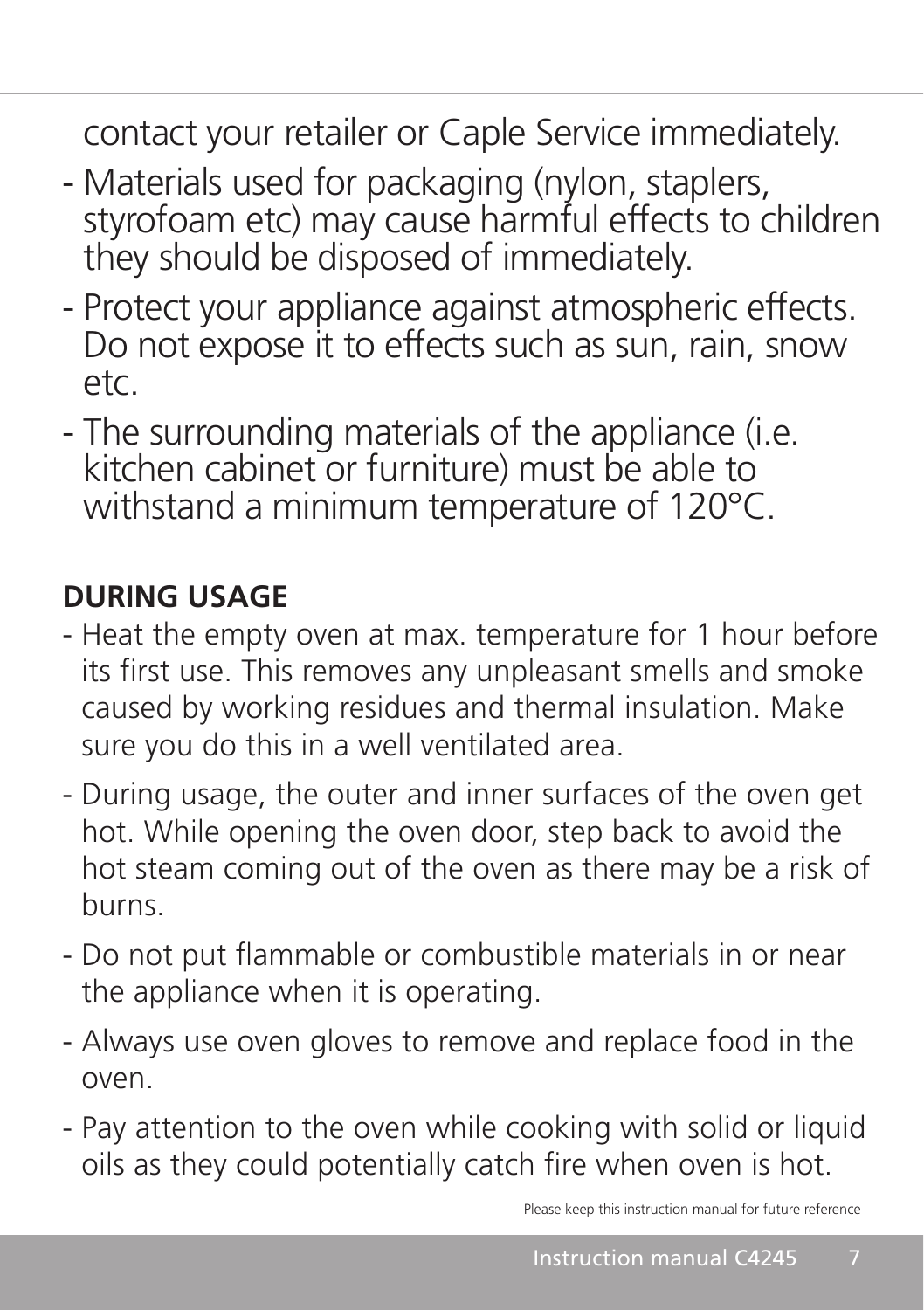## $\bigcap$  caple

- Never pour water on flames that are caused by oil. Cover the saucepan or frying pan with its lid in order to choke the flame and turn the oven off.
- If you know you will not be using the appliance for a while switch it off from the main supply and unplug it.
- Make sure the appliance control knobs are always in the '0' (stop) position when it is not used.
- The oven shelves and trays incline when pulled out. Be careful not to let hot liquid spill over.
- When the door of the oven is open, do not leave anything on it. It may unbalance your appliance or damage the door.
- Do not put anything heavy, flammable or ignitable (nylon, plastic bag, paper or cloth etc) into the oven. This includes cookware with plastic accessories (e.g. handles).Do not hang towels or clothes from the appliance or its handles.

### **INDICATOR LIGHTS**

- The indicator lights above the control panel go on/off when the heating elements are inserted or removed. During the thermostatic functioning of the oven, the neon light remains on until the pre-chosen temperature is reached and when it goes out, this is a sign that the temperature has been reached. When the oven cools, the thermostat determines the re-insertion of the heating elements with consequent re-lighting of the indicator lights. The internal oven light is always on when any function is in operation.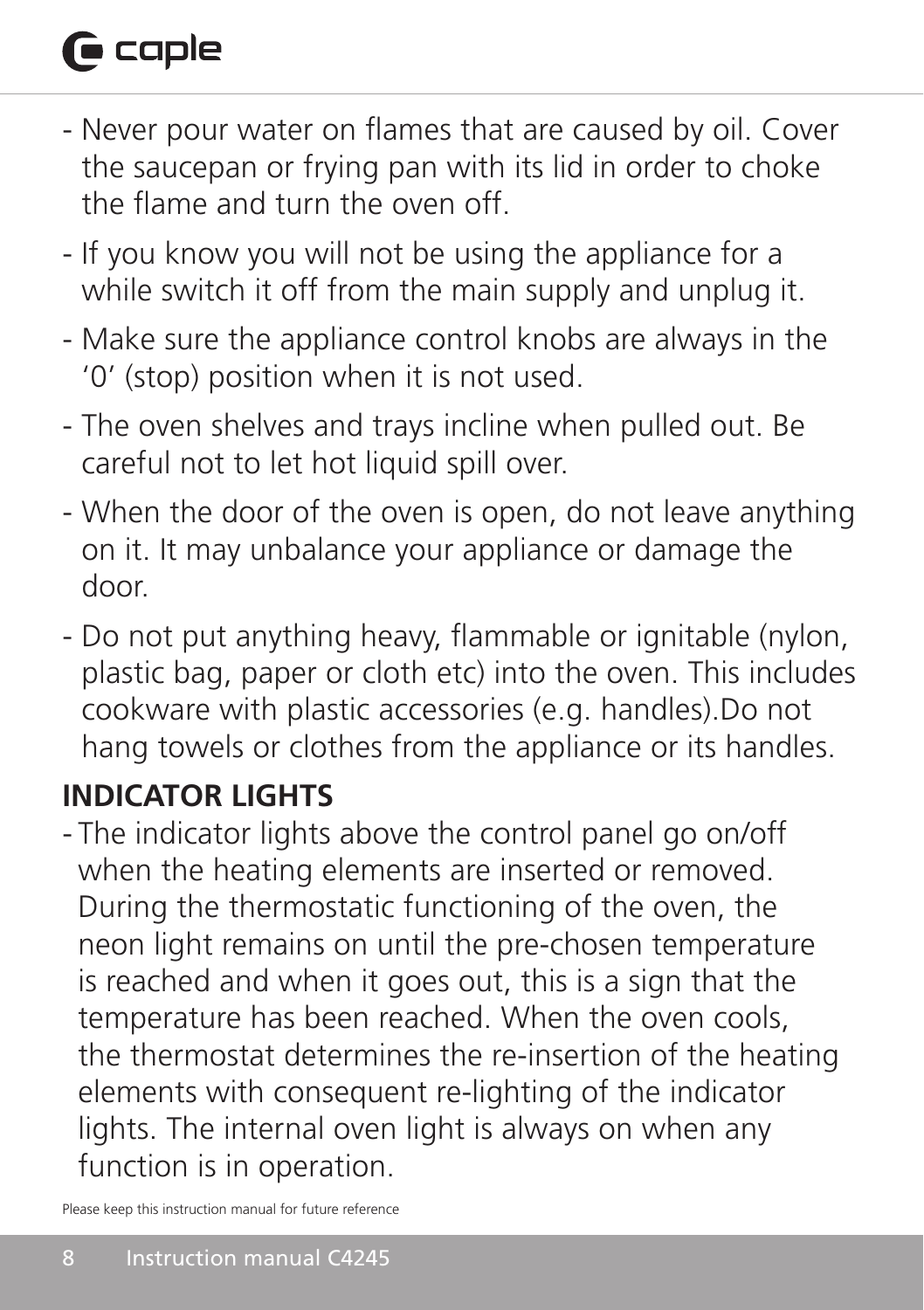### **DURING CLEANING AND MAINTENANCE**

- Always switch off the appliance from the mains isolating the electrical supply before any cleaning or maintenance.
- Do not remove the control knobs to clean the control panel.

To maintain the efficiency and safety of your appliance, we recommend you always use original spare parts and to call only our authorised Caple Service agents in case of need.

## **ENVIRONMENTAL PROTECTION**

Waste electrical products should not be disposed of with household waste. Please recycle where facilities exist. Check with your Local Authority or retailer for recycling advice.

This appliance is marked according to the European directive 2002/96/EC on Waste Electrical and Electronic Equipment (WEEE). By ensuring this product is disposed of correctly, you will help prevent potential negative consequences for the environment and human health, which could otherwise be caused by inappropriate waste handling of this product. The symbol on the product indicates that this product may not be treated as household waste. Instead it shall be handed over to the applicable collection point for the recycling of electrical and electronic equipment. Disposal must be carried out in accordance with local environmental regulations for waste disposal.

For more detailed information about treatment, recovery and recycling of this product, please contact your local council, your household waste disposal service or the retailer where you purchased the product.

### **WARRANTY**

Your new appliance is covered by warranty. The warranty card is enclosed - if it is missing, you must provide the following information to your retailer in order to receive a replacement: date of purchase, model and serial number (placed on the inside of the appliance storage drawer). Registration can also be completed online by visiting www.caple.co.uk.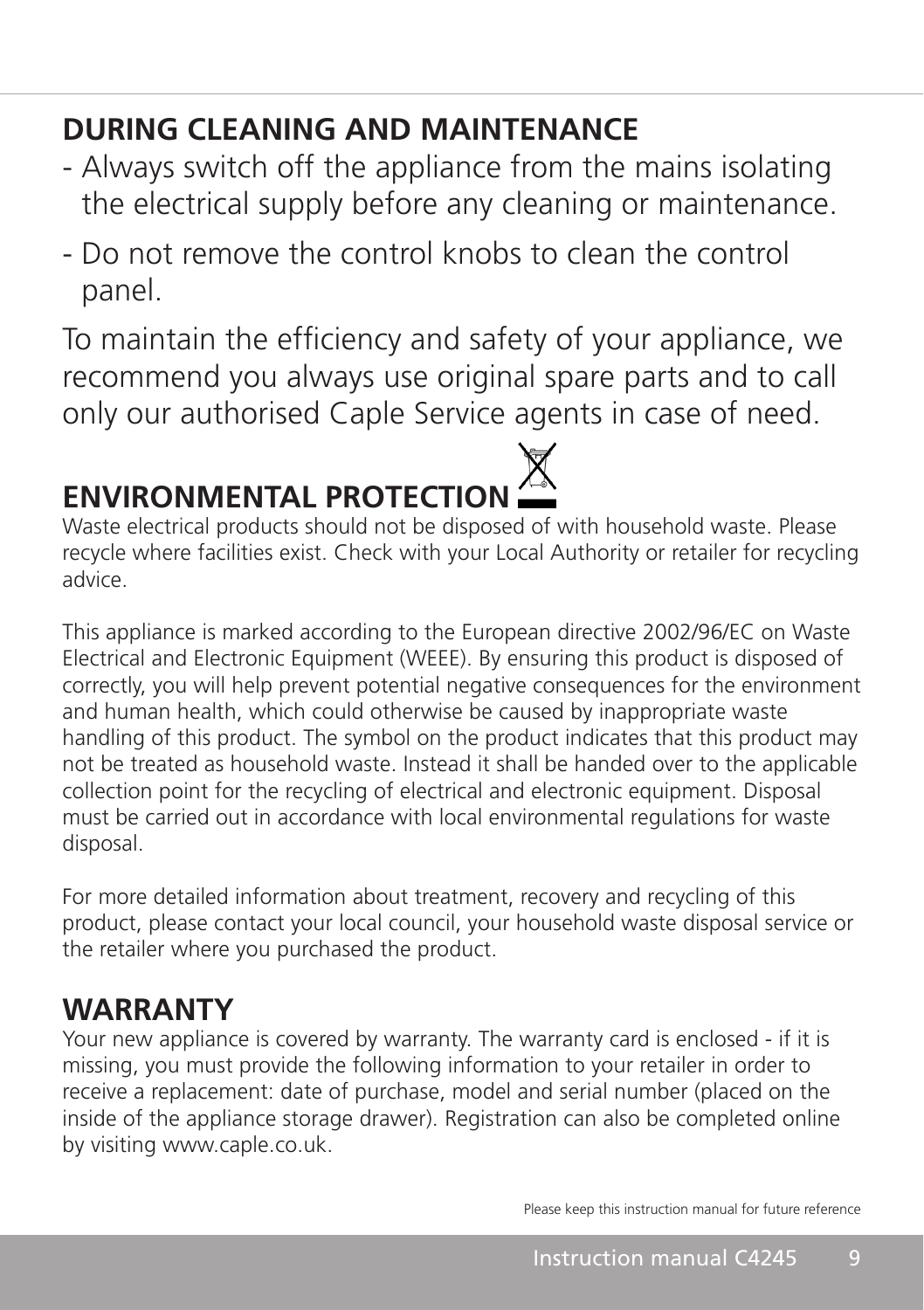## **G** caple

Ensure you keep your warranty card safe, you may need to show it to Caple Service together with proof of purchase.

If you fail to show your warranty card you will incur all repair charges.

Spare parts are only available from Caple Service and spare parts authorised centres.

### **ATTENTION**

- Before use, remove all plastic films protecting some parts of the appliance (fascia panel, parts in stainless steel, etc)
- Do not use the appliance to heat a room.
- When the appliance is not in use, we recommend you turn it off, isolate it from the electrical supply and ensure all gas taps are closed.

### **CE DECLARATIONS OF CONFORMITY**

This appliance has been designed, constructed and marketed in compliance with safety requirements in force. This appliance has been manufactured to the strictest standards and complies with all applicable legislation.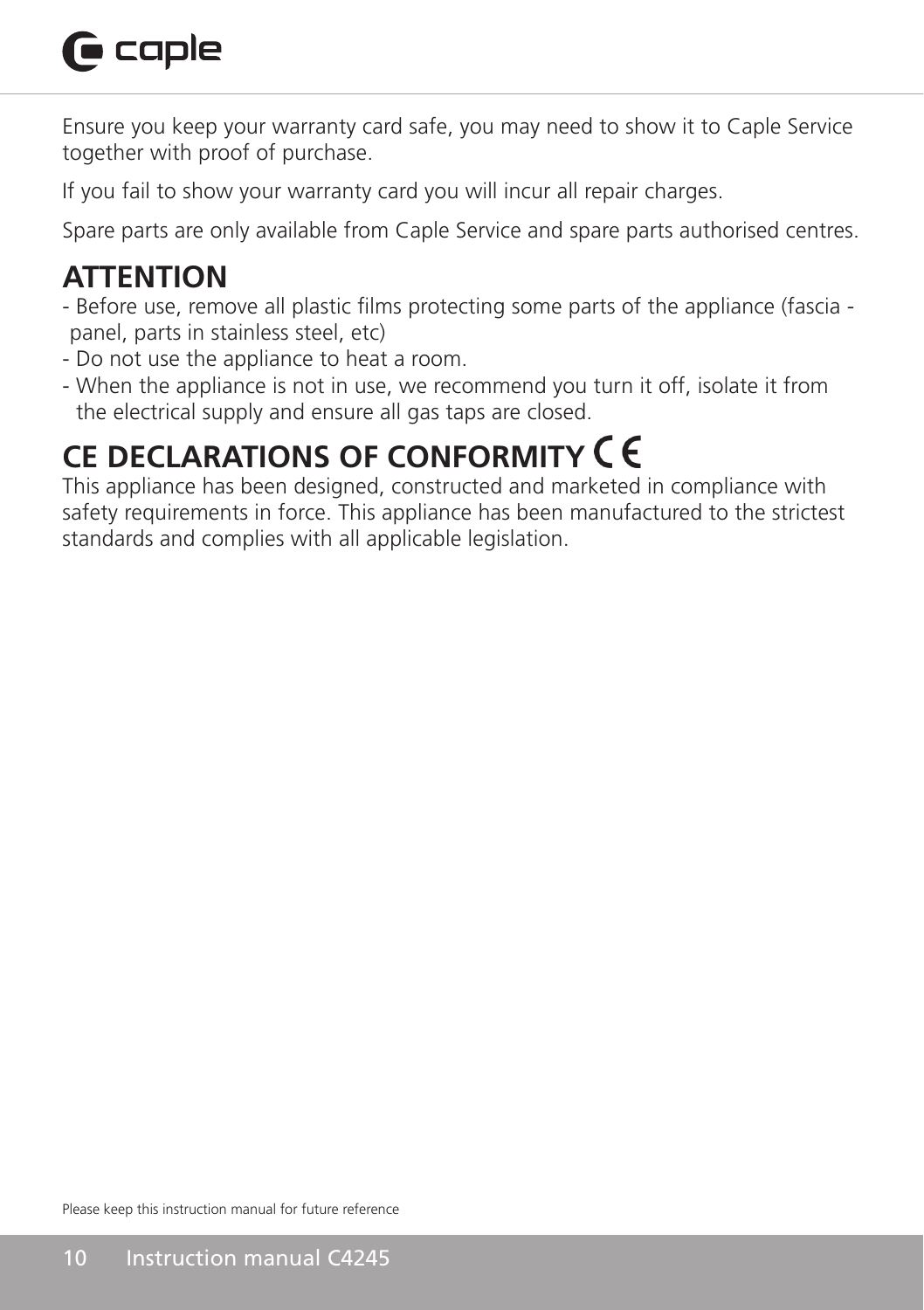### **OVEN INSTALLATION**

#### Please check the following before installation:

- The panels of the adjoining furniture should be heat resistant. Particularly when the adjoining furniture is made of veneered wood, the adhesives should be able to withstand a temperature of 120˚C. Plastic materials or adhesive which cannot withstand this temperature will become deformed or unstuck.
- To comply with safety regulations, once the appliance has been fitted it should not be possible to make contact with the electrical parts.
- All parts which offer protection should be fixed in such a way that they cannot be removed without the use of a tool.
- Ensure that the appliance is switched off before replacing the lamp to avoid the possibility of electric shock.

### **IMPORTANT:**

- Ensure the oven is disconnected from the mains prior to installation.
- Installation should be carried out according to the instructions by a professionally qualified person. Caple cannot accept responsibility for any damage to persons, animals or other items due to incorrect installation.
- Position and secure the support brackets into the adjacent carcases (see Fig.2).
- Position the oven onto the support brackets supplied.
- Secure the appliance into its surround by inserting screws into the 4 holes that can be seen in the frame of the oven when the door is open (Fig.1).

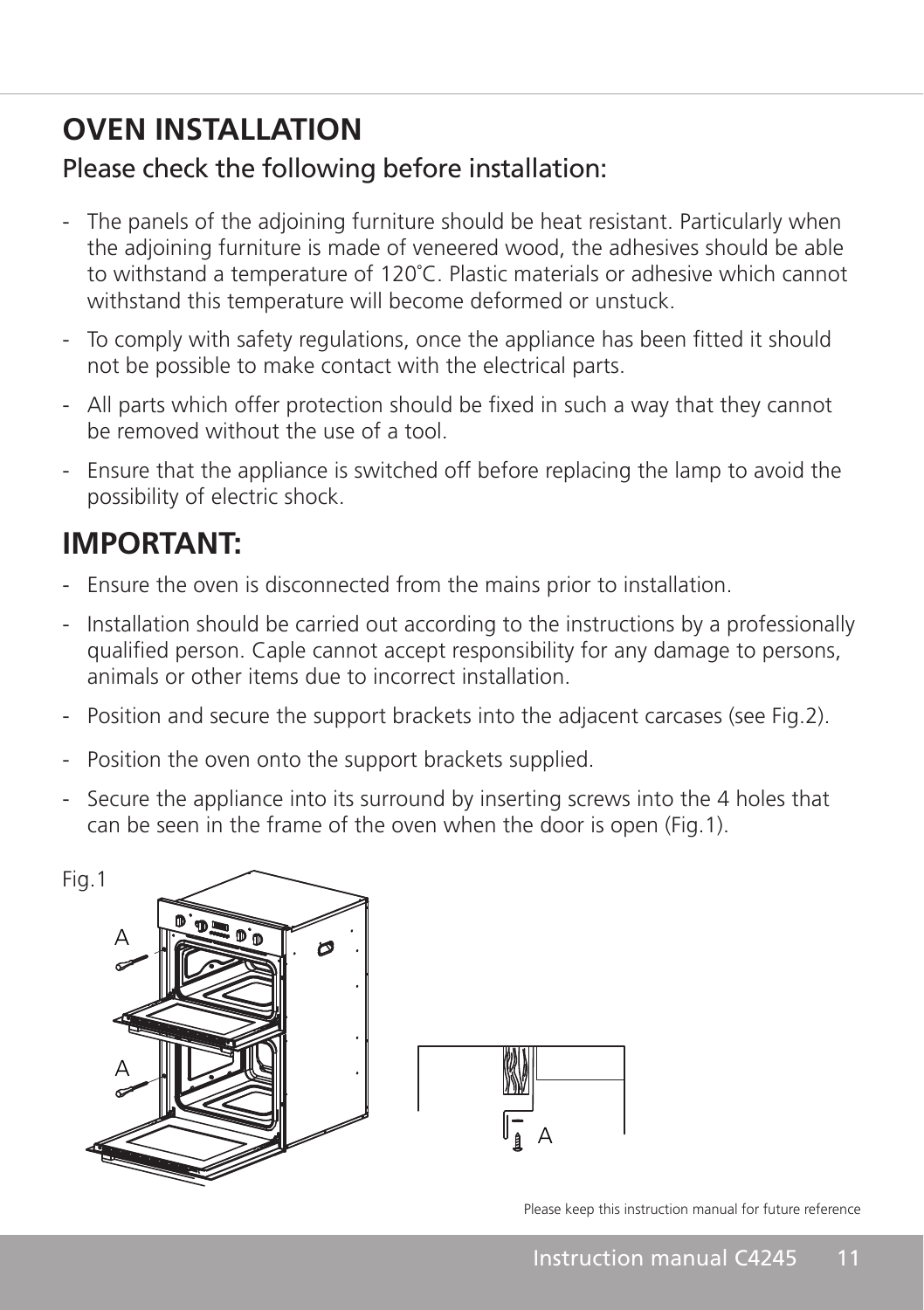## $\mathbf \Theta$  caple



- For the most efficient air circulation, the oven should be fitted according to the dimensions shown in Fig.2 and Fig.3
- An opening of atleast 70mm must be cut at the bottom of the unit to ensure adequate ventilation (see Fig.4).

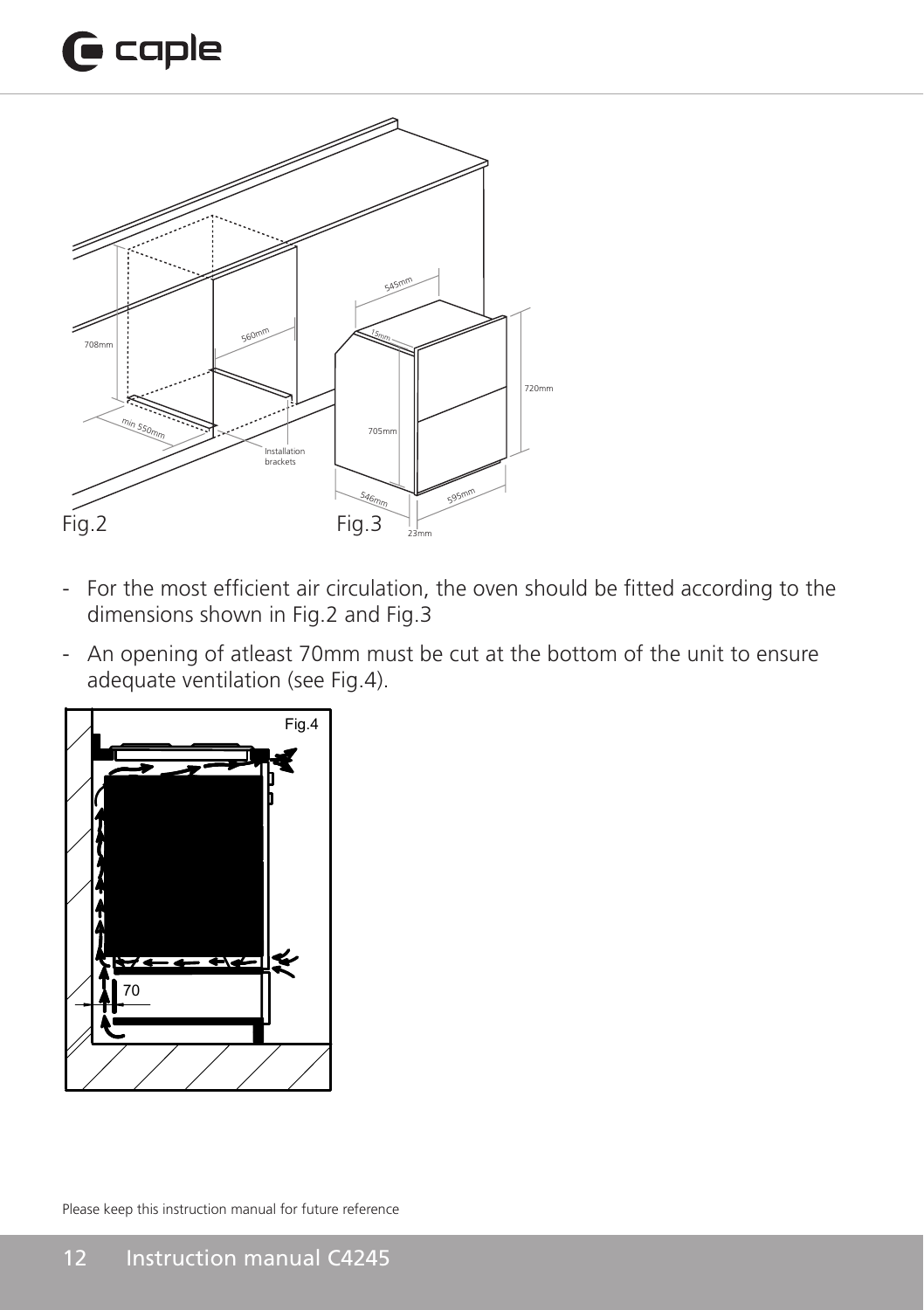#### Connection to the mains supply

#### **WARNING:**

This appliance must be earthed

- Check that the power rating of the mains supply and of the sockets are suitable for the maximum power of the appliance as indicated on the rating plate.
- The plug should be accessible after installation. Fit the plug into a socket fitted with a third contact which corresponds with the earth connection. This should be properly connected.

If the appliance is fitted with supply leads but not connected to a plug, you must permanently connect to fixed wiring as follow:

- The yellow/green earth wire, which must be connected to terminal, has to be approximately 10mm longer than the other wires; the blue neutral wire has to be connected to the terminal marked with letter N.
- Black, brown, red live wires have to be connected to terminal L. Mains connection can also be made by fitting double pole switch with a minimum gap between the contacts of 3mm, proportionate to the load and complying with the regulations in force.
- The yellow/green earth wire should not be controlled by the switch.
- The plug or a double pole switch used for mains supply connection should be easy to get at, once the appliance is in position.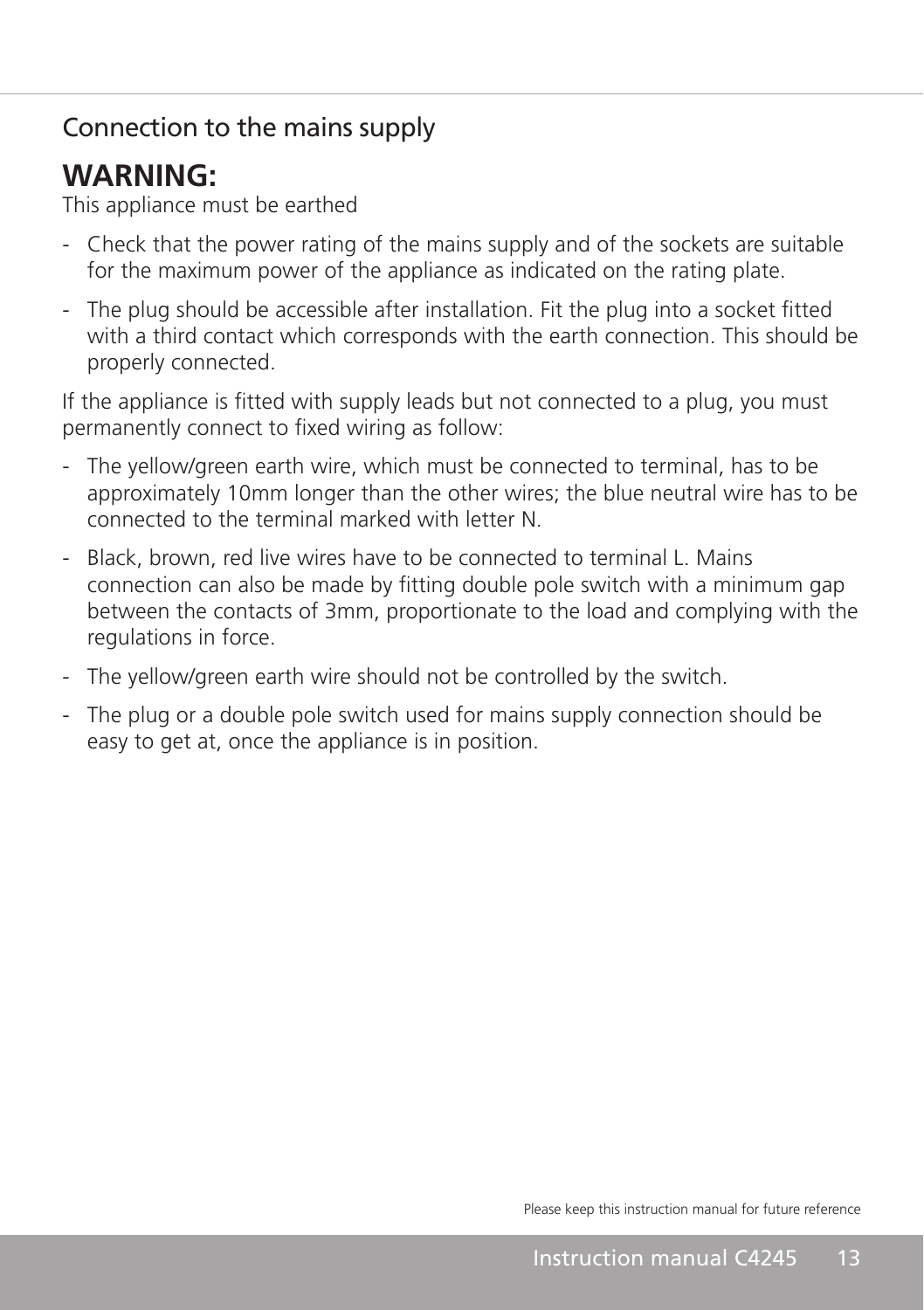## $\bigcap$  caple

### **IMPORTANT:**

- Position the mains supply cable so that it is never subjected to a temperature which is more than 50°C above ambient temperature.
- The electrical safety of the appliance can only be guaranteed when it has been correctly connected to an efficient earthed power supply, as instructed in the regulations for electrical safety.
- Caple cannot be held responsible for any damage to persons or objects due to lack of an earth connection.

#### Electrical connection

#### Fitting the power supply cable

- Open the terminal box by inserting a screwdriver into the side tabs of the cover. Use the screwdriver as a lever by pushing it down to open the cover
- Install the power supply cable by loosening the cable clamp screw and the three wire contact screws. Connect the wires to the corresponding terminals: the Blue wire to the terminal marked 'N',the Brown wire to the terminal marked 'L' and the yellow/green wire to the terminal marked  $\bigoplus$ .
- Secure the cable by fastening the clamp screw.
- Close the cover of the terminal box.
- When wiring the terminal box care must be taken to fit and tighten the links on the live (L) and neutral (N) terminals

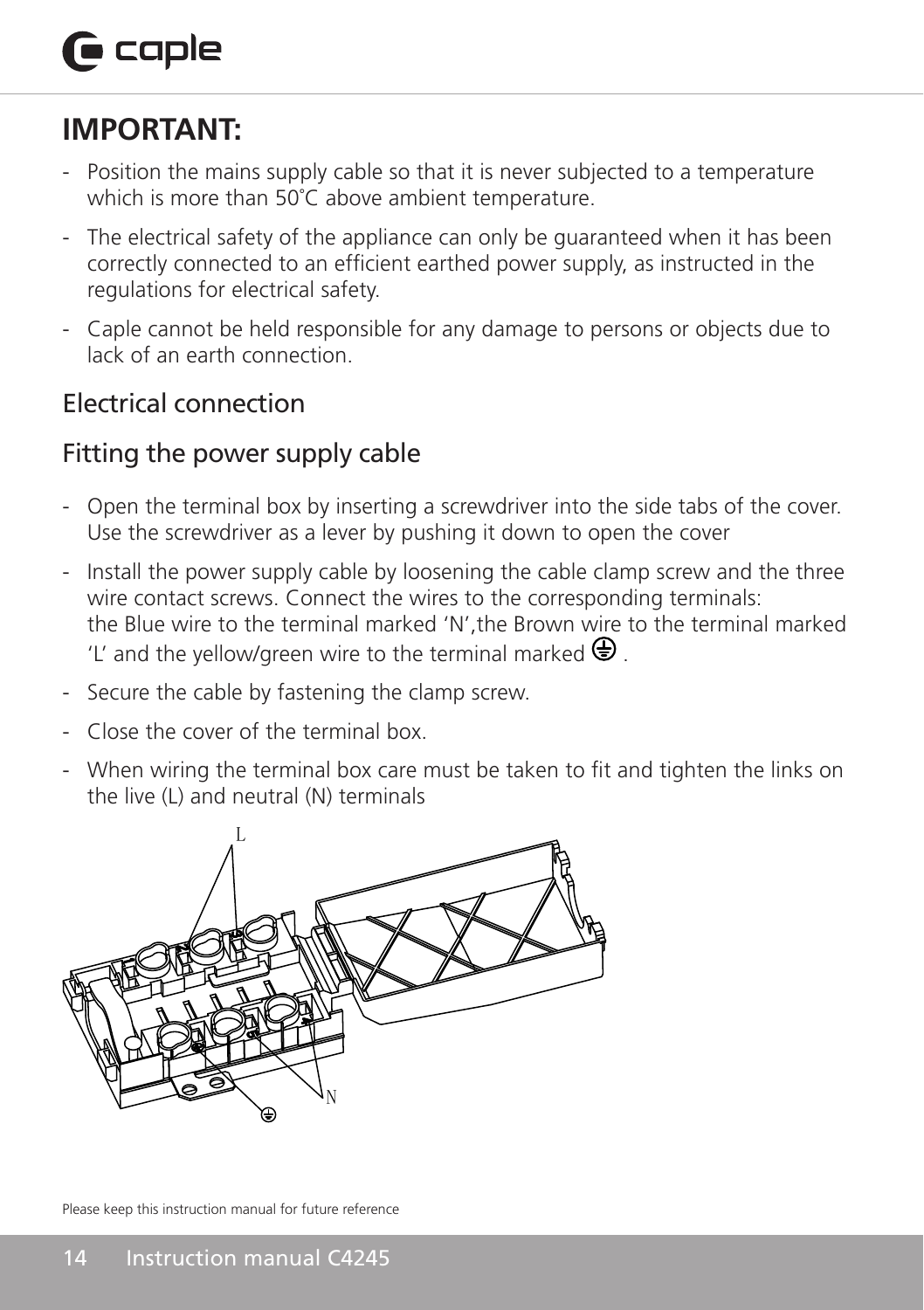#### Wiring and safety

The instructions given below MUST be adhered to during wiring:

- This appliance is designed to connect to 220-240V~ and is rated at 20Amps and as such needs to be hard wired to the electrical supply.
- If the electrical supply is different from the value given above, call Caple Service immediately.
- Wiring of the appliance must be performed by a qualified installer/electrician.
- The earth cable must be connected via the terminal screw with the earthing mark. Supply cable connection must be as shown in the diagram. If there is no earthed outlet conforming to regulations in the installation environment, the installation cannot go ahead and an Electrician should be consulted immediately.
- The installation must include a suitable isolating switch with a minimum contact opening of 3mm between the appliance and the mains. The isolating switch should be sized according to the load on the rating plate "20Amp"and should comply with current regulations.
- The earthed outlet must be in close vicinity of the appliance. Never use an extension lead.
- The supply cable should not make contact with the product's hot surface.
- In case of any damage to the supply cable, please call Caple Service. The cable must be replaced by a qualified installer/electrician)
- Faulty wiring may damage the appliance. Such damage will not be covered by the warranty.
- When wiring the terminal box care should be taken to fit and tighten the links on the live and neutral terminals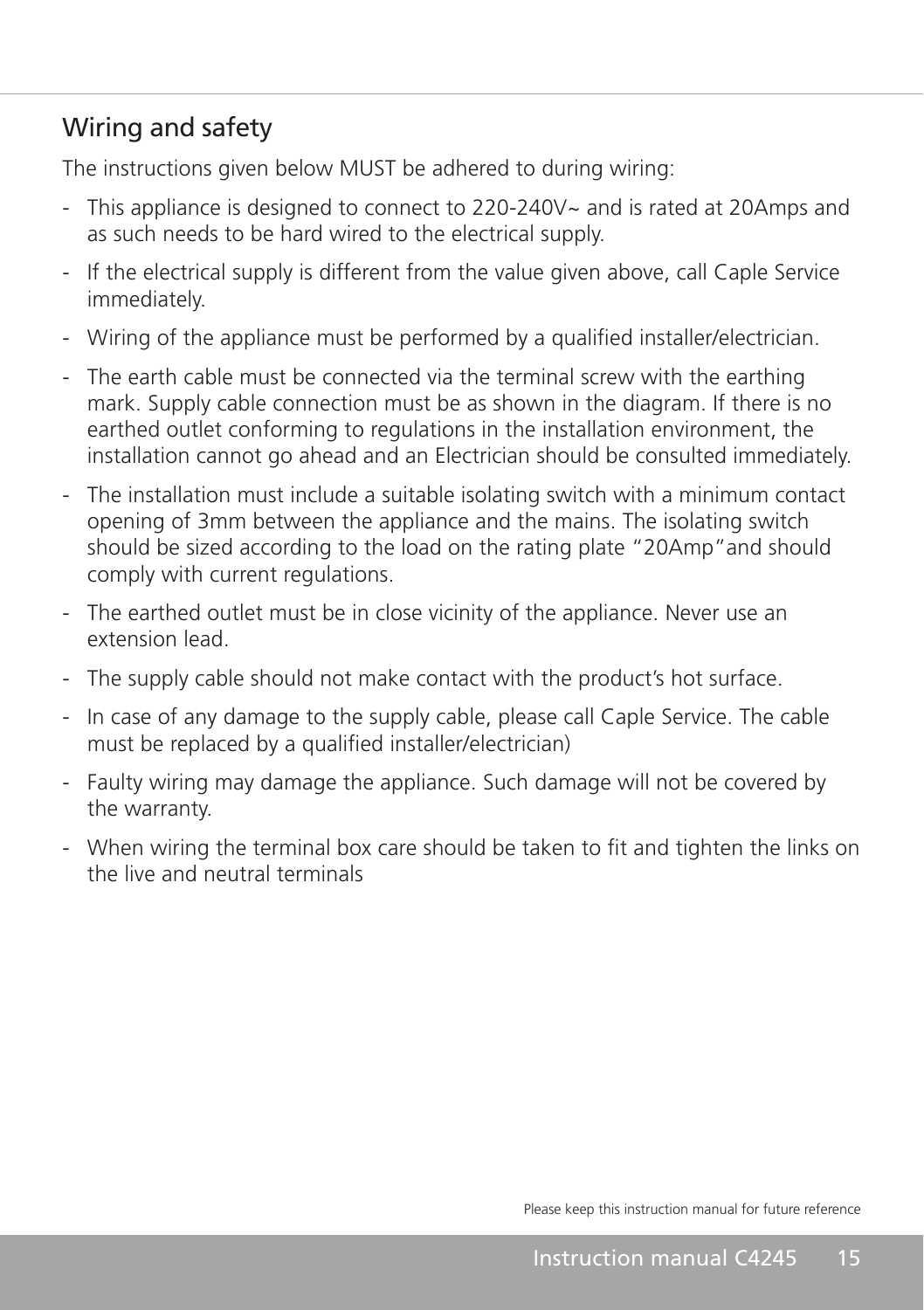### **USING YOUR OVEN**

Control panel

#### Top oven 4 functions / main oven 8 functions



#### Top oven functions

#### CONVENTIONAL HEAT

Both the lower and upper heating elements operate together.

This is the traditional cooking method, perfect for roasting joints, cooking pastry and baking cakes.

#### $\Box$ RASE HEAT

This function is good for cooking the underside of food, warming up food or sterilising glass jars. It is also ideal for slow cooking food, i.e. casseroles. This function can be used between 50˚C and MAX.



#### $\overline{\phantom{a}}$  TOP HEAT

This function can be used for warming pre-cooked food when placing the grid on the second shelf from the top. Or for defrosting pastry, place on grid on the bottom shelf.

#### $\check{\mathbb{I}}$  full grill

This function can be used for grilling and gratinating food. When grilling, the oven door must be closed.

#### Bottom oven functions

 $\mathbb{Z}$  LIGHT

Internal oven light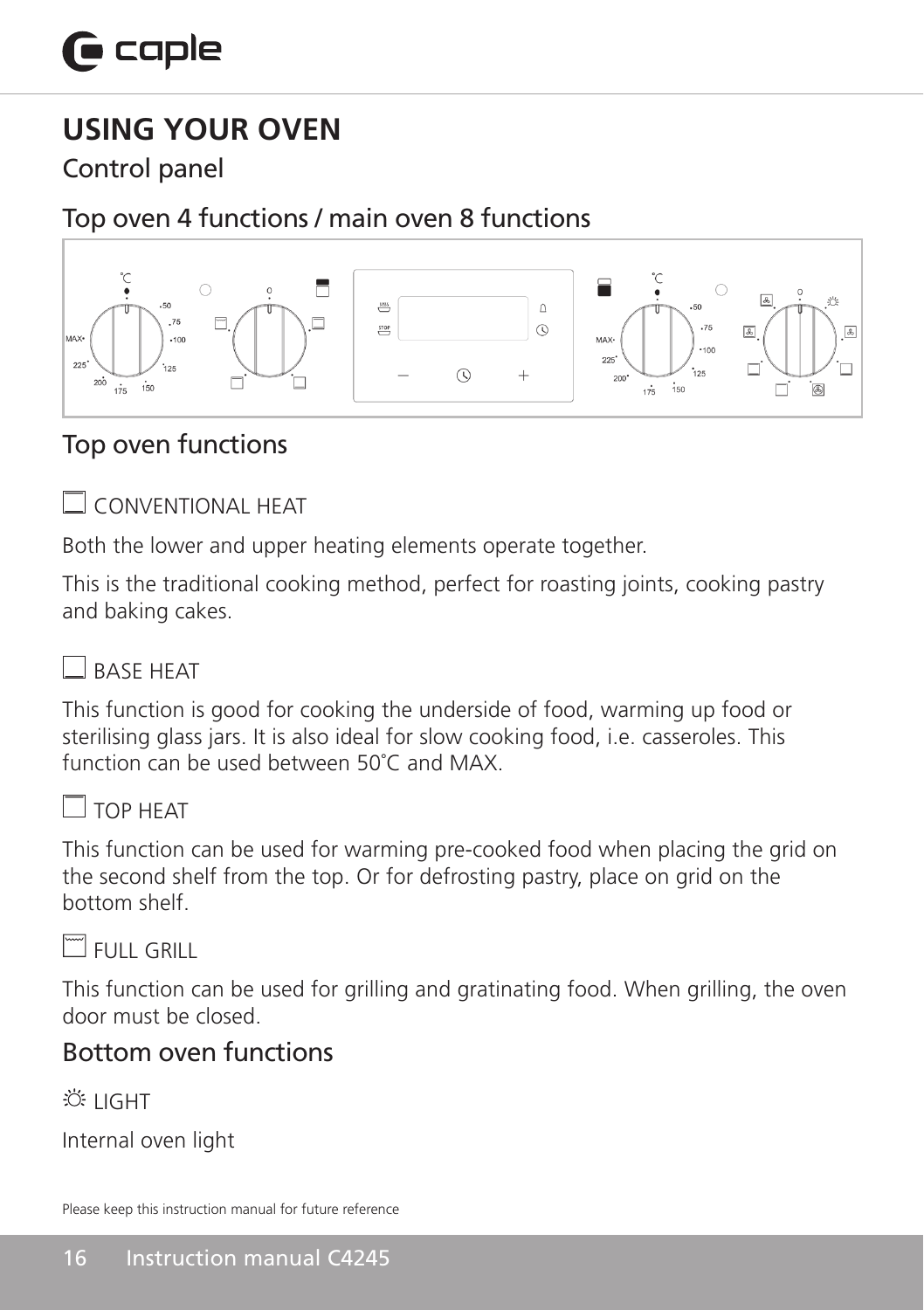#### CONVENTIONAL HEAT

Both the lower and upper heating elements operate together.

This is the traditional cooking method, perfect for roasting joints, cooking pastry and baking cakes.

#### **A** TURBO DEFROST

The air at ambient temperature is distributed inside the oven to speed up defrosting time.

#### FAN HEAT

The fan evenly distributes the hot air (between 50˚C and MAX) inside the oven. This is ideal for cooking several types of food i.e. meat and fish at the same time without affecting taste and smell. It is also ideal for delicate pastries.

#### **B** TURBO BASE HEAT

Both the fan and the lower heating element operate together.

The air which is heated by the lower heating element is circulated by the fan helping to distribute the heat between 50 and 200˚C. This function can be used for sterilising glass jars.

#### **BASE HEAT**

This function is good for cooking the underside of food, warming up food or sterilising glass jars. It is also ideal for slow cooking food, i.e. casseroles. This function can be used between 50˚C and MAX.

#### $\Box$  TOP HEAT

This function can be used for warming pre-cooked food when placing the grid on the second shelf from the top. Or for defrosting pastry, place on grid on the bottom shelf.



**E** TURBO CONVENTIONAL HEAT

This function is very good for obtaining results in baking pastry. Cooking is carried out by the lower and upper heating element within the oven and by the fan providing air circulation, which will give a slight grill effect to the food. It is recommended to pre-heat the oven about 10 minutes.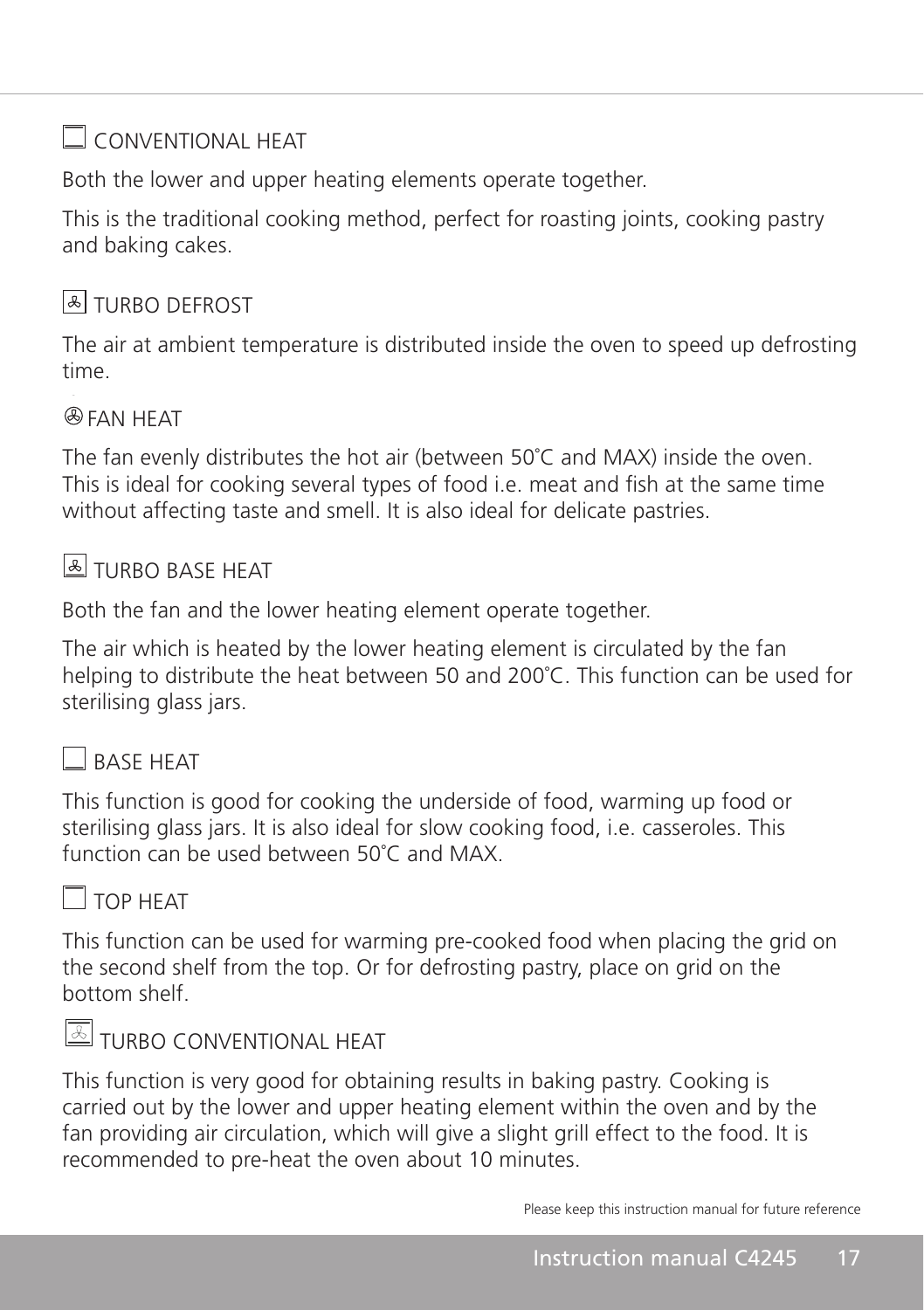### **COOKING GUIDELINES**

- Set the function for the type of cooking required.
- Preheat the oven, setting the thermostat to the required temperature. Once the oven has heated to the selected temperature, the orange warning light will go out.
- This same light will appear again automatically during operation of the oven to indicate that the heating elements are on.
- Remove the drip tray when using the oven for conventional cooking, roasting etc. The tray should be left in place only when using the grill, as its purpose is to catch falling droplets of fat. Food should be placed in oven dishes with raised edges and positioned centrally under the grill.
- If the fan heat operation is selected, different foods can be cooked simultaneously (e.g. meat and fish), although in this case the respective cooking time must be observed.

| <b>COOKING</b><br><b>FUNCTION</b> | FOOD TYPE                                                                             | <b>SHELF</b><br><b>POSITION</b> | <b>TEMPERATURE</b><br>$(^{\circ}C)$    |                                                                          | <b>TIME</b><br>(mins) |
|-----------------------------------|---------------------------------------------------------------------------------------|---------------------------------|----------------------------------------|--------------------------------------------------------------------------|-----------------------|
| Conventional<br>cooking           | Yorkshire Pudding<br>Sponge Cake<br>Small Cakes<br>Fruit Tart<br>Scones<br>Fruit Cake |                                 | 200<br>180<br>190<br>200<br>220<br>140 | $30 - 40$<br>$25 - 30$<br>$15 - 20$<br>$40 - 45$<br>$10 - 15$<br>120-180 |                       |
| Grilling                          |                                                                                       |                                 |                                        | Side 1                                                                   | Side 2                |
| (Top oven)<br><b>www</b>          | Pork chops (4 pcs)<br>Sausages (6 pcs)<br>Toast (6 pcs)                               | 3<br>3<br>3                     | 225<br>225<br>225                      | 12<br>6                                                                  | 10<br>5               |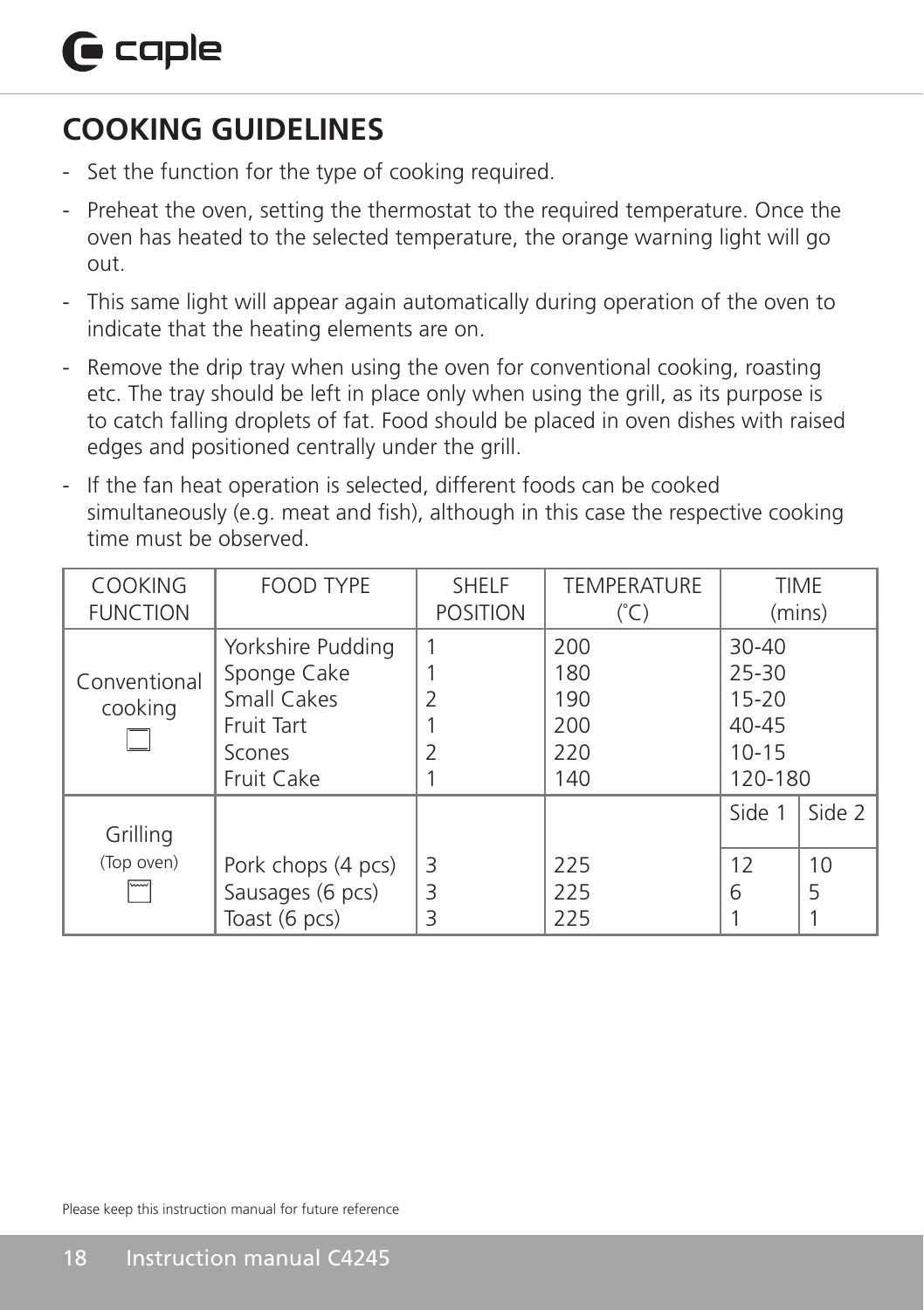#### Temperatures and times for main oven cooking

| <b>DISHES</b>      | TEMPERATURE (°C) |                | <b>TIME</b> |
|--------------------|------------------|----------------|-------------|
|                    |                  | $^{\circledR}$ | (mins)      |
| <b>SWEET</b>       |                  |                |             |
| Short pastry flan  | 200              | 190            | $8 - 10$    |
| Fruit pie/tart     | 200              | 190            | 25-35       |
| Shortcake biscuits | 200              | 190            | $10 - 15$   |
| Savoury biscuits   | 200              | 190            | $15 - 20$   |
| <b>MEAT</b>        |                  |                |             |
| Slow roast         | 175              | 170            | $12 - 15$   |
| Quick roast        | 200              | 190            | $12 - 15$   |
| Meat loaf          | 200              | 190            | 30-40       |
| <b>POULTRY</b>     |                  |                |             |
| Duck 1.5-2kg       | 200              | 170            | 120-180     |
| Goose 3 kg         | 200              | 180            | 150-210     |
| Roast chicken      | 200              | 190            | 60-90       |
| Turkey 5kg         | 175              | 150            | 240         |
| GAME               |                  |                |             |
| Hare               | 200              | 180            | 60-90       |
| Haunch of venison  | 175              | 175            | 90-180      |

- Frozen meat should be thoroughly thawed before cooking. For large joints it is advisable to thaw overnight.

- Frozen poultry should be thoroughly thawed before cooking, the time required depends on the size of the bird e.g. a large turkey may take up to 48 hours to thaw.
- Adjust the shelf position so the meat or poultry will be in the centre of the oven.
- The times given in the roasting guide are only approximate because the size and age of the bird will influence cooking times as will the shape of a joint and the proportion of bone.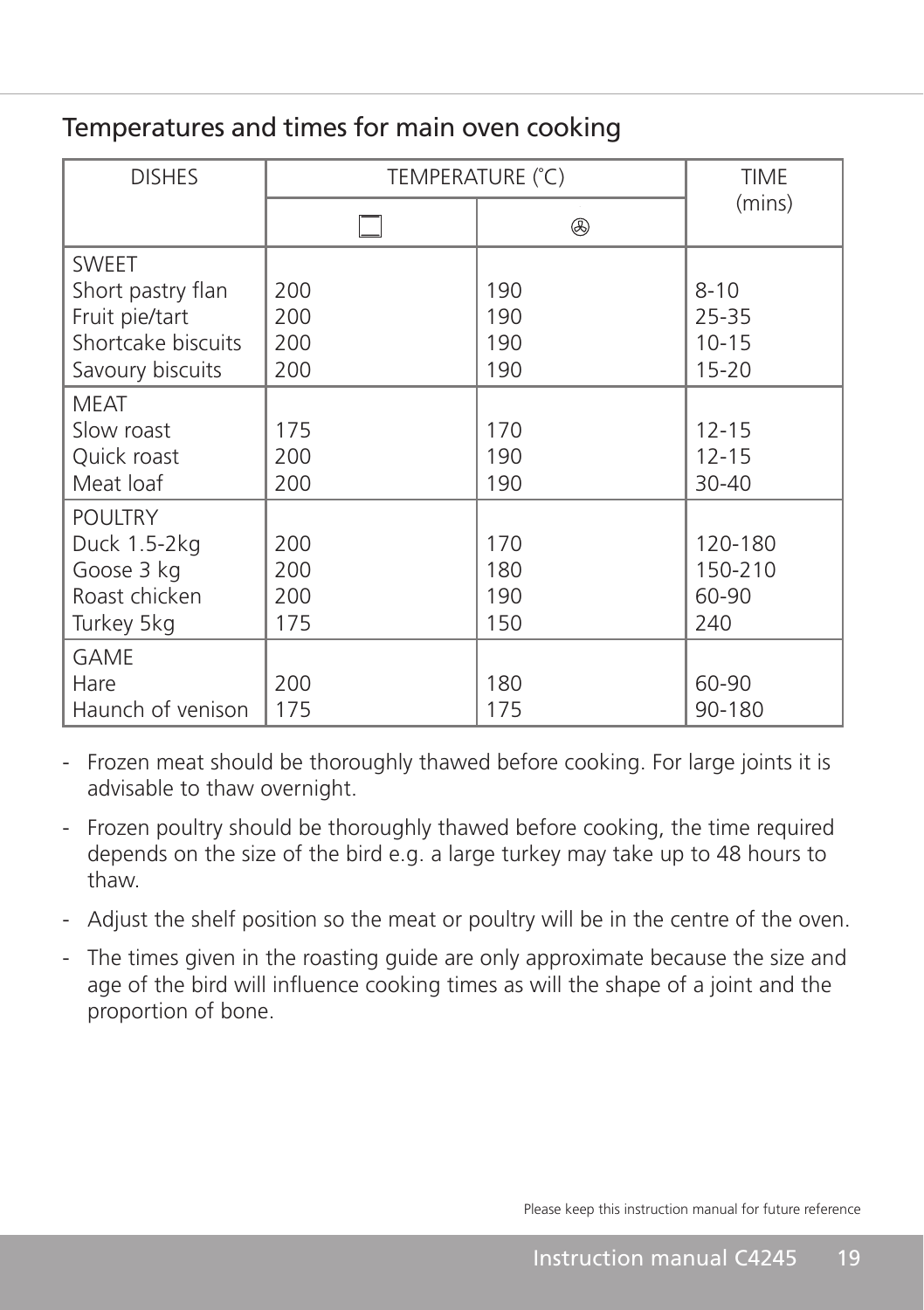## $\bigcap$  caple

#### Roasting guide

| <b>COOKING IN OVEN</b><br>180°C FAN HEAT<br>200°C CONVENTIONAL HEAT |           | TIME                                         |
|---------------------------------------------------------------------|-----------|----------------------------------------------|
|                                                                     | Rare      | 20 minutes per 450g (1lb)<br>plus 20 minutes |
| <b>Beef</b>                                                         | Medium    | 25 minutes per 450g (1lb)<br>plus 20 minutes |
|                                                                     | Well done | 30 minutes per 450g (1lb)<br>plus 30 minutes |
|                                                                     | Medium    | 25 minutes per 450g (1lb)<br>plus 25 minutes |
| Lamb                                                                | Well done | 30 minutes per 450g (1lb)<br>plus 30 minutes |
| Pork                                                                |           | 35 minutes per 450g (1lb)<br>plus 35 minutes |
| Fowl                                                                |           | 20 minutes per 450g (1lb)<br>plus 20 minutes |

#### Note:

- If you are cooking a very large turkey, we recommend that it is turned around halfway through cooking, so that both legs will be cooked evenly.
- Remove any excess fat from the tin before turning, to prevent any fat splashing.
- When cooking stuffed meat or poultry calculate the cooking time from the total weight of the meat plus the stuffing.
- For joints cooked in foil and for lidded casseroles, add 5 minutes per 450g (1lb) to the calculated cooking time.
- Smaller joints weighing less than 1.25 kg (2lb) may require 5 minutes per 450g (1lb) extra cooking time.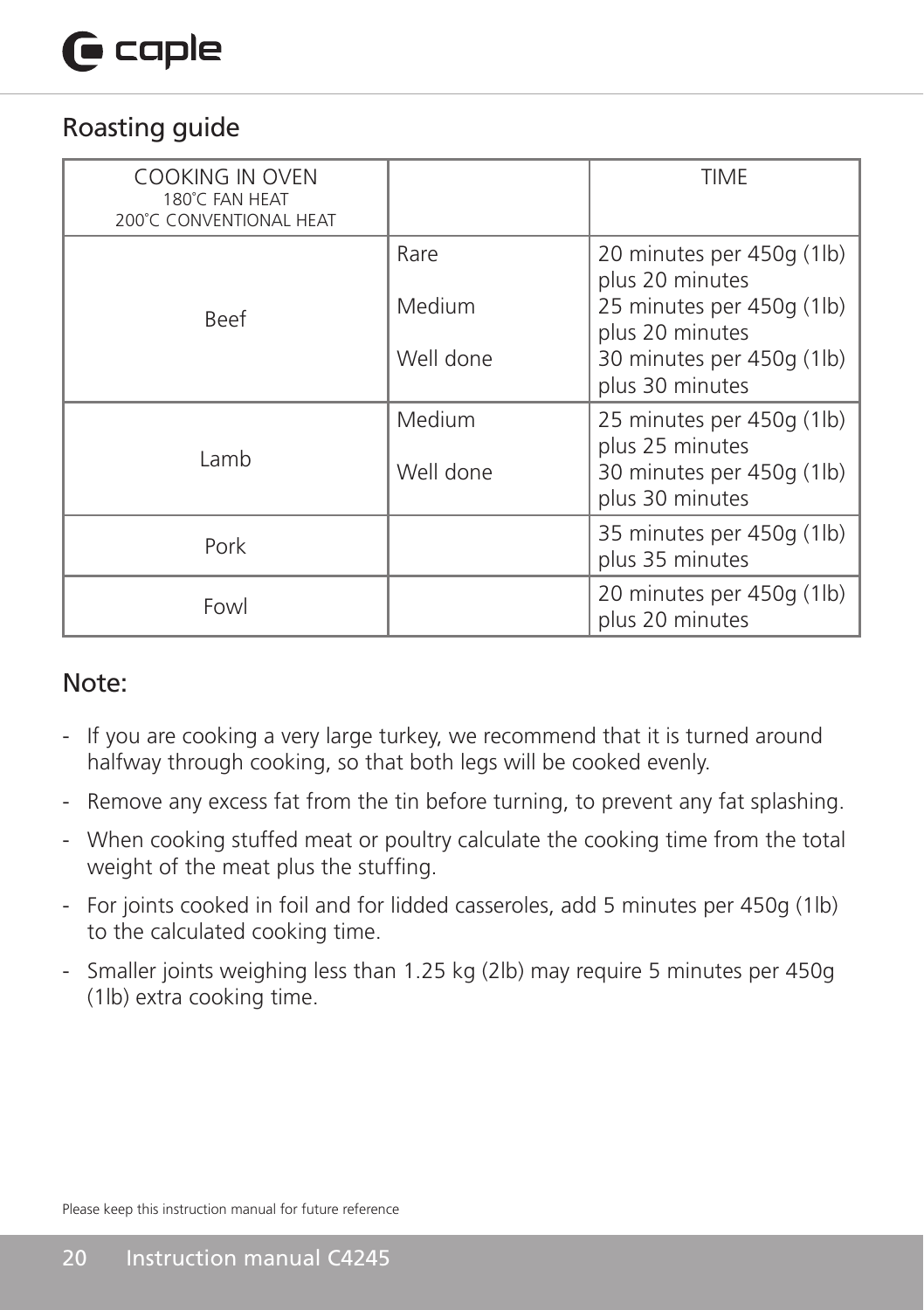### **TOUCH CONTROL ELECTRONIC TIMER**

#### Setting and changing the current time

#### Note:

The oven only operates when the time has been set.

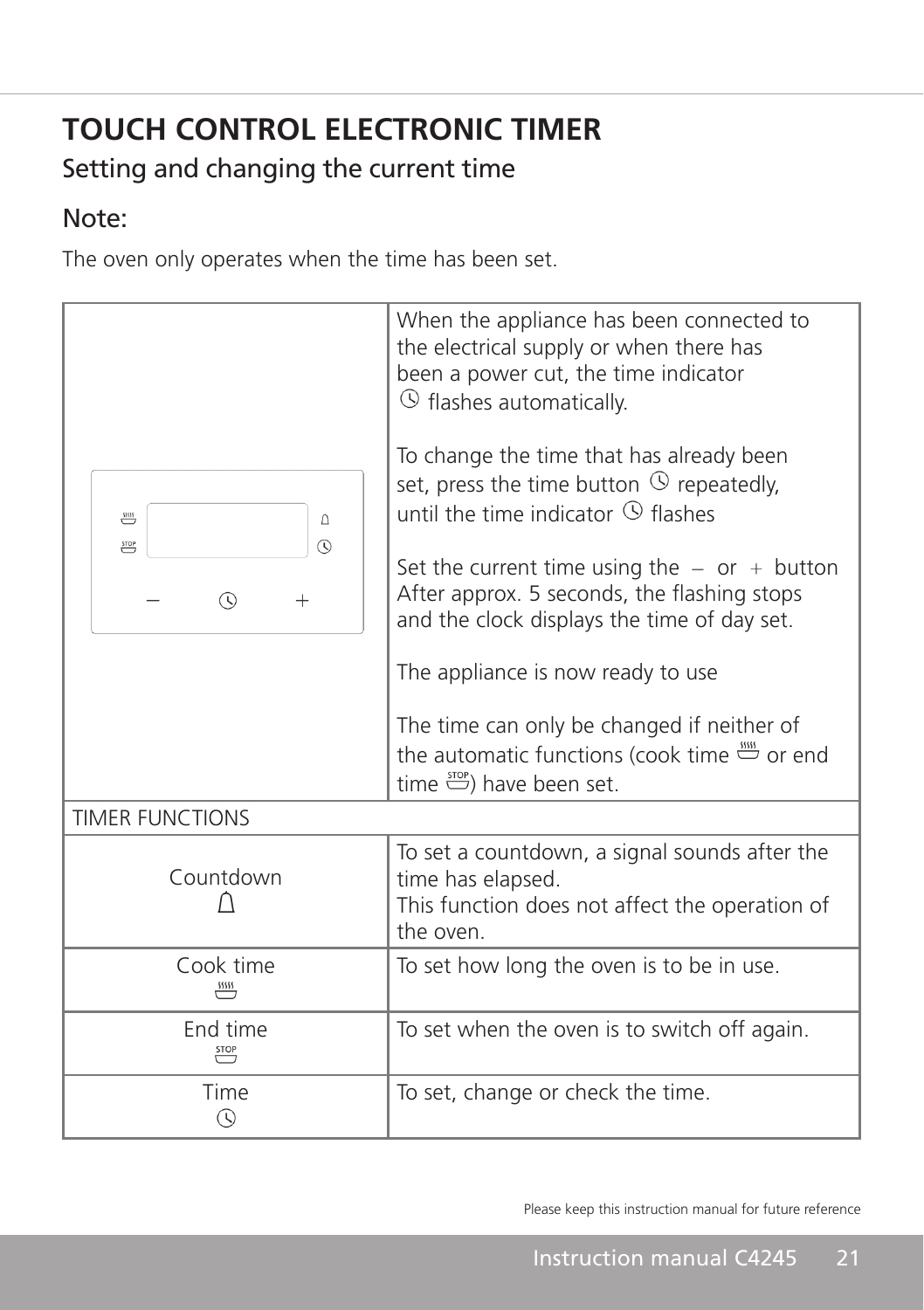## $\mathbf \Theta$  caple

How to use the clock function

- When a function has been selected, the corresponding function indicator flashes for approx. 5 seconds. During this time the desired times can be set using  $+$  or - button.
- When the desired time has been set, the function indicator flashes for approx. another 5 seconds. After that the function indicator is then lit. The set time begins to run.
- Press any of the buttons to stop the acoustic signal.
- The desired oven function and temperature can be selected before or after the clock functions of cook time  $\stackrel{\text{mm}}{\leftrightarrow}$  and end time  $\stackrel{\text{zero}}{\leftrightarrow}$  are set.
- When the cooking time has ended, turn the oven function and temperature dial back to the OFF position.

#### Countdown  $\triangle$

- Press  $\circledcirc$  button repeatedly, until the countdown indicator  $\Delta$  flashes.
- Using the  $+$  or  $-$  button, set the required countdown (max. 2 hours 30 minutes).
- After approx. 5 seconds, the display shows the remaining time.
- The countdown indicator  $\Omega$  will light up.
- When the time has elapsed, the function indicator flashes and an acoustic signal sounds for 2 minutes. Press any button to switch off the signal.

#### Cook time  $\overset{\hspace{0.1em}\mathsf{nm}}{\ominus}$

- Press selection button repeatedly, until the cook time indicator flashes.
- Using the  $+$  or  $-$  button, set the required cooking time.
- After approx. 5 seconds, the display returns to the current time. The cook time indicator  $\stackrel{\text{\tiny{def}}}{\leftrightarrow}$  will light up.
- When the time has elapsed, the cook time indicator will flash, an acoustic signal will sound for 2 minutes and the oven will switch itself off. Press any button to switch the signal and the programme off.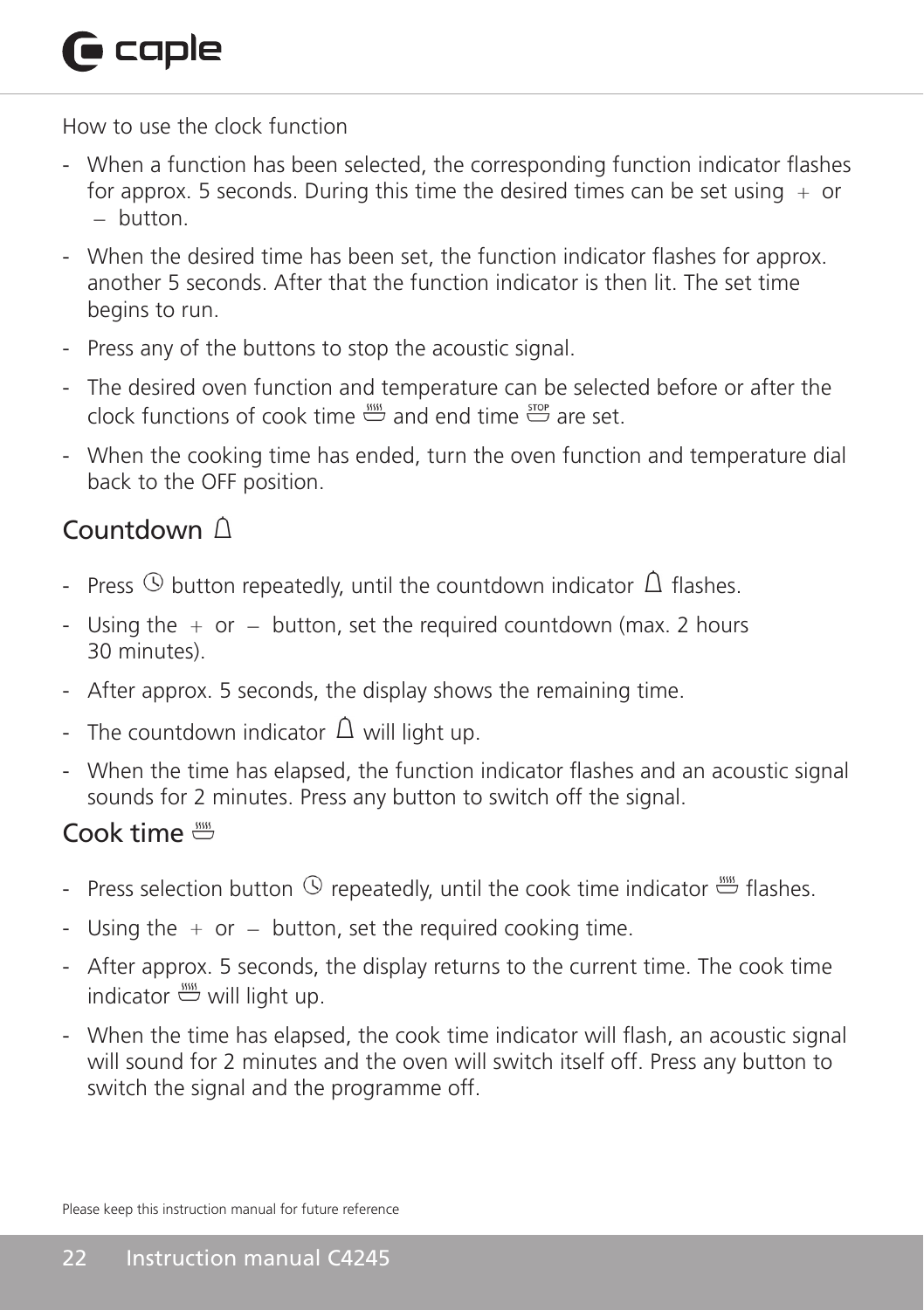#### $End$  time  $\overset{\text{stor}}{\equiv}$

- Press selection button  $\Im$  repeatedly, until the end time indicator  $\Im$  flashes.
- Using the  $+$  or  $-$  button, set the required switch-off time.
- After approx. 5 seconds, the display returns to the current time.
- The end time indicator  $\stackrel{\text{stop}}{=}$  will light up.
- When the time has lapsed, the function indicator will flash, an acoustic signal will sound for 2 minutes and the oven will switch itself off. Press any button to switch the signal and the programme off.

#### Cook time  $\stackrel{\text{\tiny{300}}}{\leftrightarrow}$  and end time  $\stackrel{\text{\tiny{300}}}{\leftrightarrow}$

- Cook time  $\stackrel{\text{mm}}{\longrightarrow}$  and end time  $\stackrel{\text{300}}{\longrightarrow}$  can be used simultaneously, if you want the oven to be automatically switched on and off at a specific time.
- Using the cook time function  $\stackrel{\text{def}}{\Longrightarrow}$  set the period of time that the dish requires to cook. For example, 1 hour.
- Using the end time function  $\stackrel{\text{see}}{\rightarrow}$ , set the time at which the dish is to be ready. In this example, 14:05.
- The cook time  $\stackrel{\text{def}}{\leftrightarrow}$  and end time  $\stackrel{\text{stor}}{\leftrightarrow}$  light up and the time is shown in the display. In this example, 12:05.
- The oven will automatically switch itself on at the appropriate time as calculated. In this example, at 13:05 and will switch itself off when the cooking time set has elapsed. In this example, at 14:05.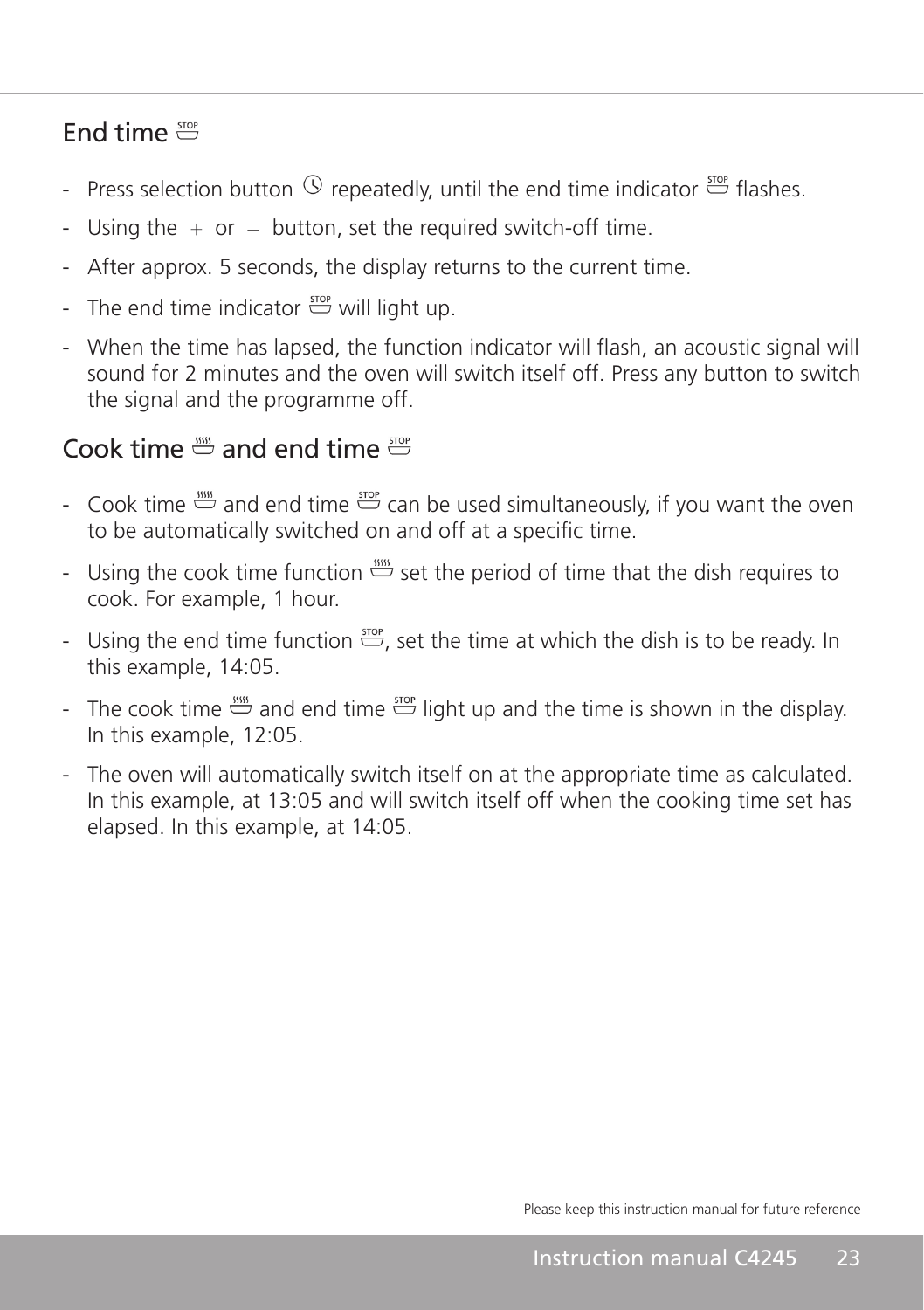## $\bigcap$  caple

#### **CARE AND MAINTENANCE**

This appliance is for household use only, don't use it outdoors

#### Important:

Unplug your oven before cleaning, or performing maintenance.

To extend the life of your oven, it must be cleaned frequently, keeping in mind that:

- Do not use steam equipment to clean the appliance. To protect against the risk of electrical shock, do not immerse the unit, cord or plug in water. Do not clean the appliance by spraying water onto or into the oven.
- Don't clean the appliance when it is still hot. The inside and external surface of the oven should be cleaned with a damp cloth when it has cooled down.
- Wash all accessories in hot soapy water or in a dishwasher, wipe dry with a paper towel or cloth.
- If you use your oven for an extended period of time, condensation may form. Dry it using a non-abrasive cloth.
- There is a rubber seal surrounding the oven opening which guarantees its perfect functioning. Check the condition of this seal on a regular basis. If necessary, clean it, avoid using abrasive products or objects to do so. Should it become damaged, please contact Caple Service. We recommend you do not use the oven until it has been repaired.
- Never line the oven bottom with aluminium foil, as the consequent accumulation of heat could compromise the cooking and even damage the enamel.
- Clear the glass door using a damp cloth and dry it with a non-abrasive cloth.
- Do not use harsh abrasive cleaners or sharp metal scrapers to clean the oven door glass since they can scratch the surface, which may result in shattering of the glass.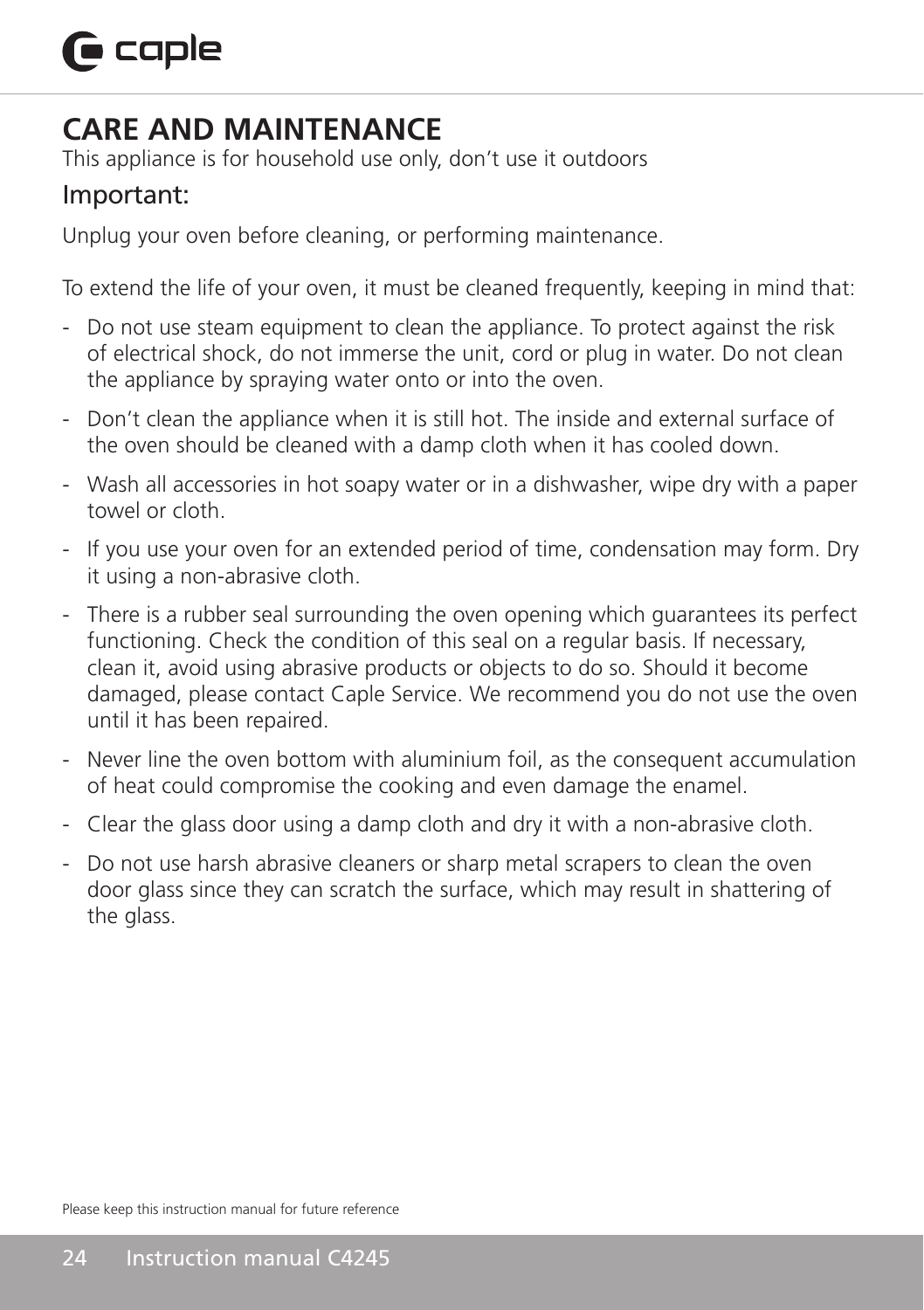#### Replacing the lamp in the oven

- Cut off the supply of power to the oven by turning off the omni-polar switch connecting it to the mains, or by removing the plug if it is accessible.
- Unscrew the glass cover attached to the lamp holder
- Unscrew the lamp and replace it with another high-temperature lamp (300˚C) with the following characteristics:

Voltage: AC220V-240V Wattage: 15W Socket: E 14



- Remount the glass cover and reconnect the appliance to the power supply.

#### **WARNING:**

Ensure the appliacne is unplugged before replacing the lamp to avoid the possibility of an electric shock.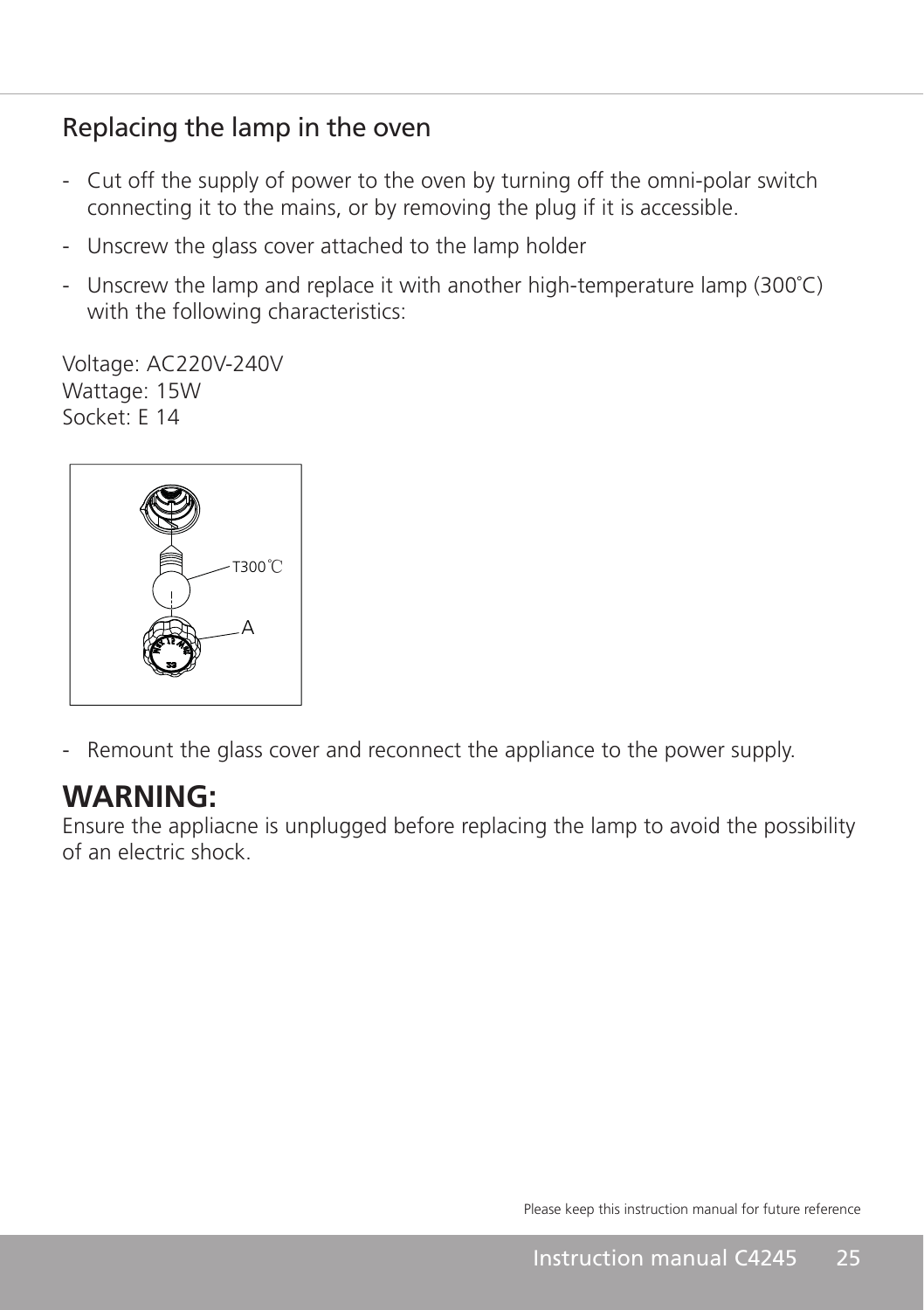#### Dissembling the oven door

To make it easier to clean the inside of your oven, the oven door can be removed, by proceeding as follows:

- Open the door completely and lift the 2 levers 'B';
- Now, shut the door slightly, you can lift it out by pulling out the hooks 'A' as shown below.

#### Assembling the oven door

- With the door in a vertical position, insert the two hooks 'A' into the slots.
- Ensure that 'D' is hooked perfectly onto the edge of the slot (move the oven door backwards and forward slightly)
- Keep the oven door open fully, unhook the 2 levers 'B' downwards and then shut the door again.

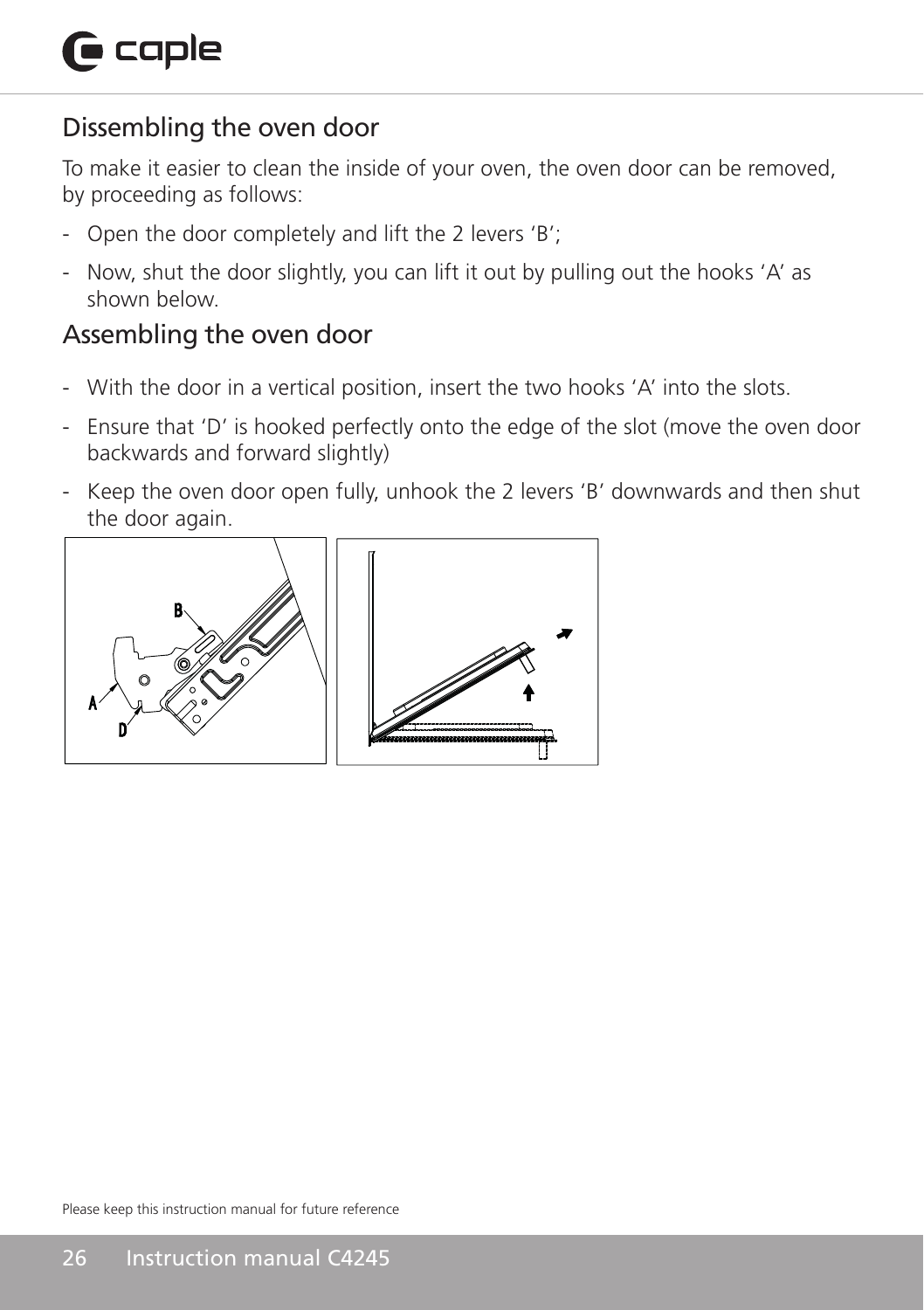#### Removing the glass from the door

The oven door is made up of 3 panes of glass and has vents at the top and bottom. When the oven is operating, air is circulated through the door to keep the outer pane cool. If condensation has worked its way in between the glass panes, the door can be dismantled in order to clean in-between the panes.

- Remove the door as per above instruction and place it on a protective surface (e.g. on a table cloth) to prevent it getting scratched. The door handle should line up with the edge of the table.
- Make sure the glass lies flat to avoid breakage of glass during cleaning.
- Undo the 2 screws on upper bracket.
- Take out upper bracket and first pane of glass.
- Loosen the 4 clips.
- Slide out middle pane of glass carefully.
- Clean the glass panes and other parts with a damp microfibre cloth or a clean sponge and a solution of hot water with a little washing-up liquid. Wipe dry using a soft cloth.

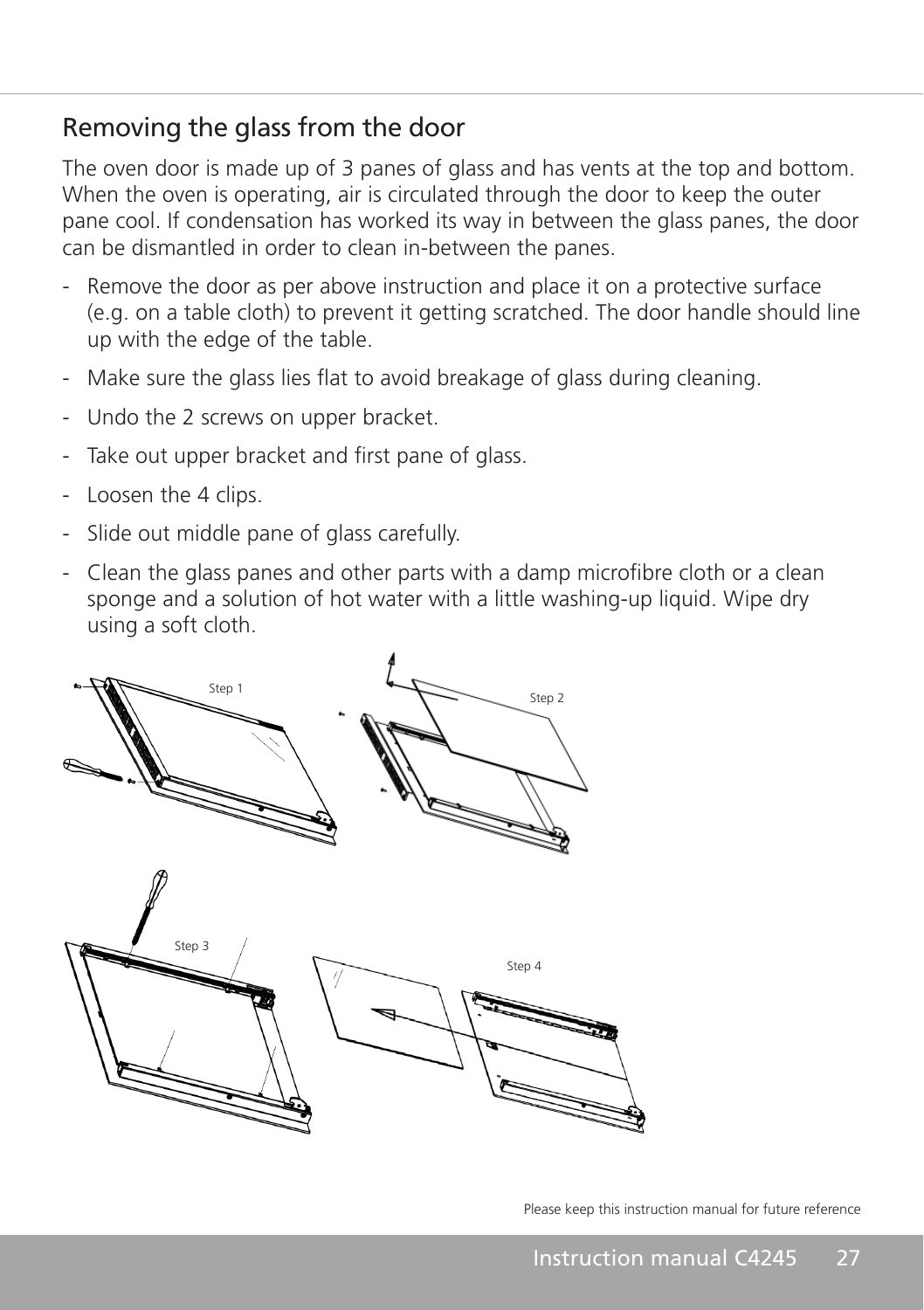#### Fitting oven shelves

- Ensure shelf orientation is correct (see image below)
- Slide into the oven at an angle until raised back of shelf is past the safety stop on the side runners.
- Lower the front of shelf and push in until stop is reached.
- To remove oven shelves, withdraw to the stop and raise the front of shelf to clear the stop.

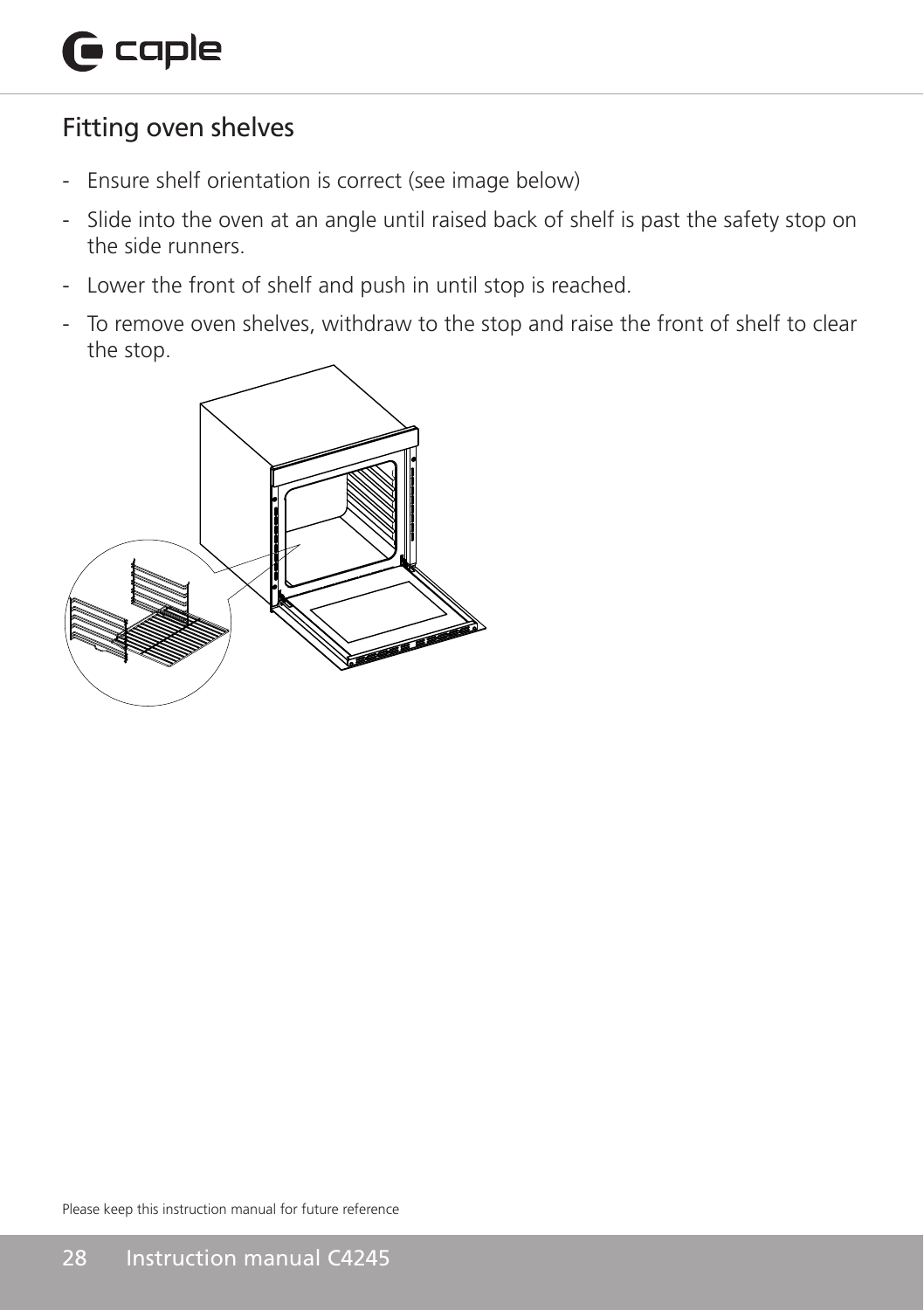#### Telescopic runners (optional accessory)

To assemble the telescopic runners:

- Remove the side racks, lifting them away from the spacers 'A' (see Fig.1)
- Choose which shelf to use with the telescopic runner. Pay attention to the direction in which the runner is to be extracted, position joint 'B' and joint 'C' on the frame (see Fig.2).
- Secure the two side racks with the guide rails using the holes provided on the oven walls (see Fig. 3).The holes for the left rack are situated at hole F1, F2 and the right rack at hole D1, D2.
- Finally, fit the side rack on the spacers 'A'.

#### Note:

Telescopic runners are optional accessories and are not included.







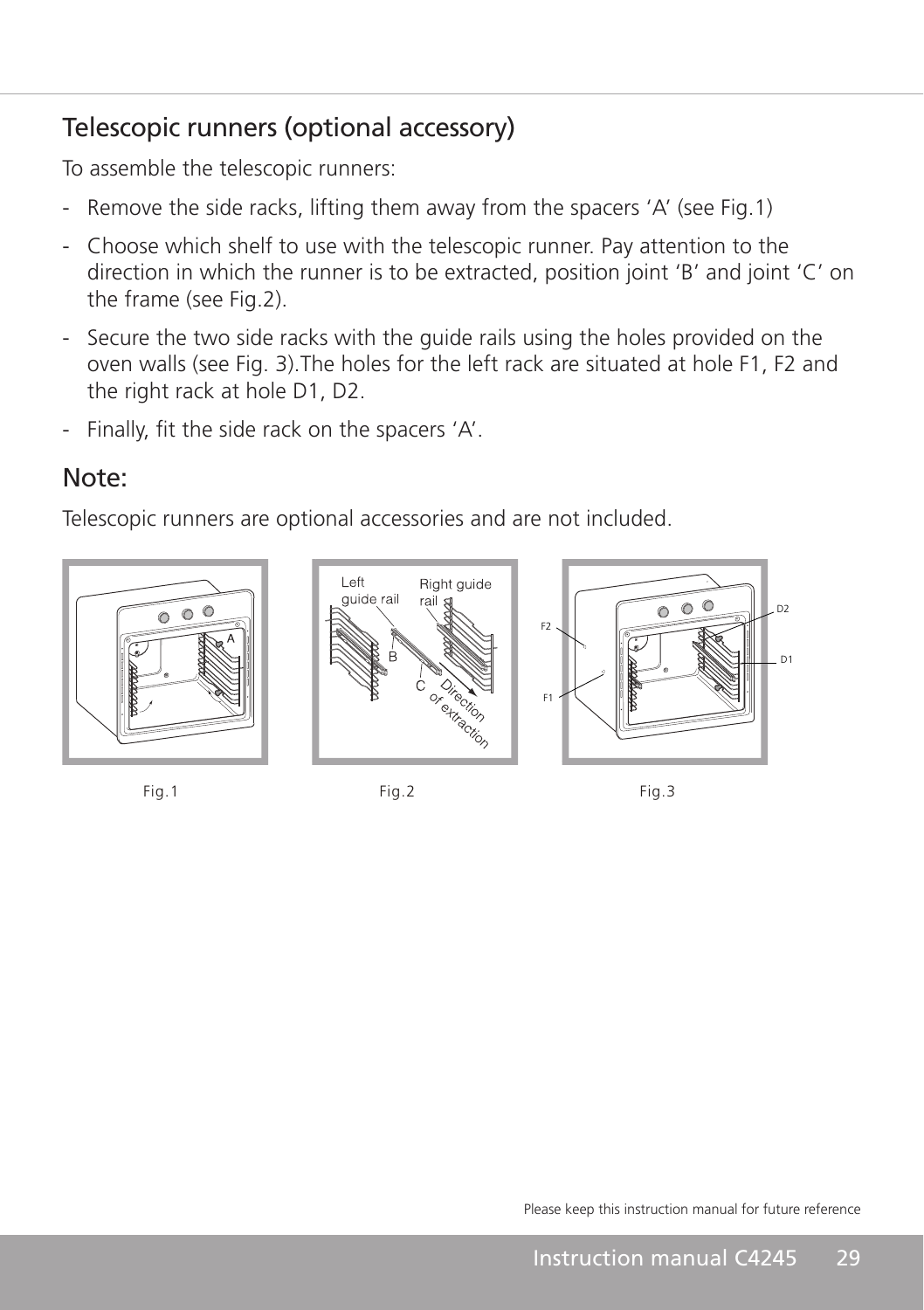## $\mathbf \Theta$  caple

#### Troubleshooting

| The oven does not operate                                   | Check it is switched on at the mains                                                      |
|-------------------------------------------------------------|-------------------------------------------------------------------------------------------|
|                                                             | There has been a power cut                                                                |
|                                                             | The time is not set                                                                       |
| The oven does not heat                                      | The thermostat is not turned to a<br>temperature                                          |
| The interior lamp does not illuminate                       | Check the product is connected to the<br>electrical supply and is switched on             |
|                                                             | Replace the bulb                                                                          |
| Lower and upper parts of the oven are<br>not cooking evenly | Control the shelf location, cooking<br>period and temperatures according to<br>the manual |

If you still experience any problems wit your appliance please contact Caple Service on 0117 938 7420 or email service@caple.co.uk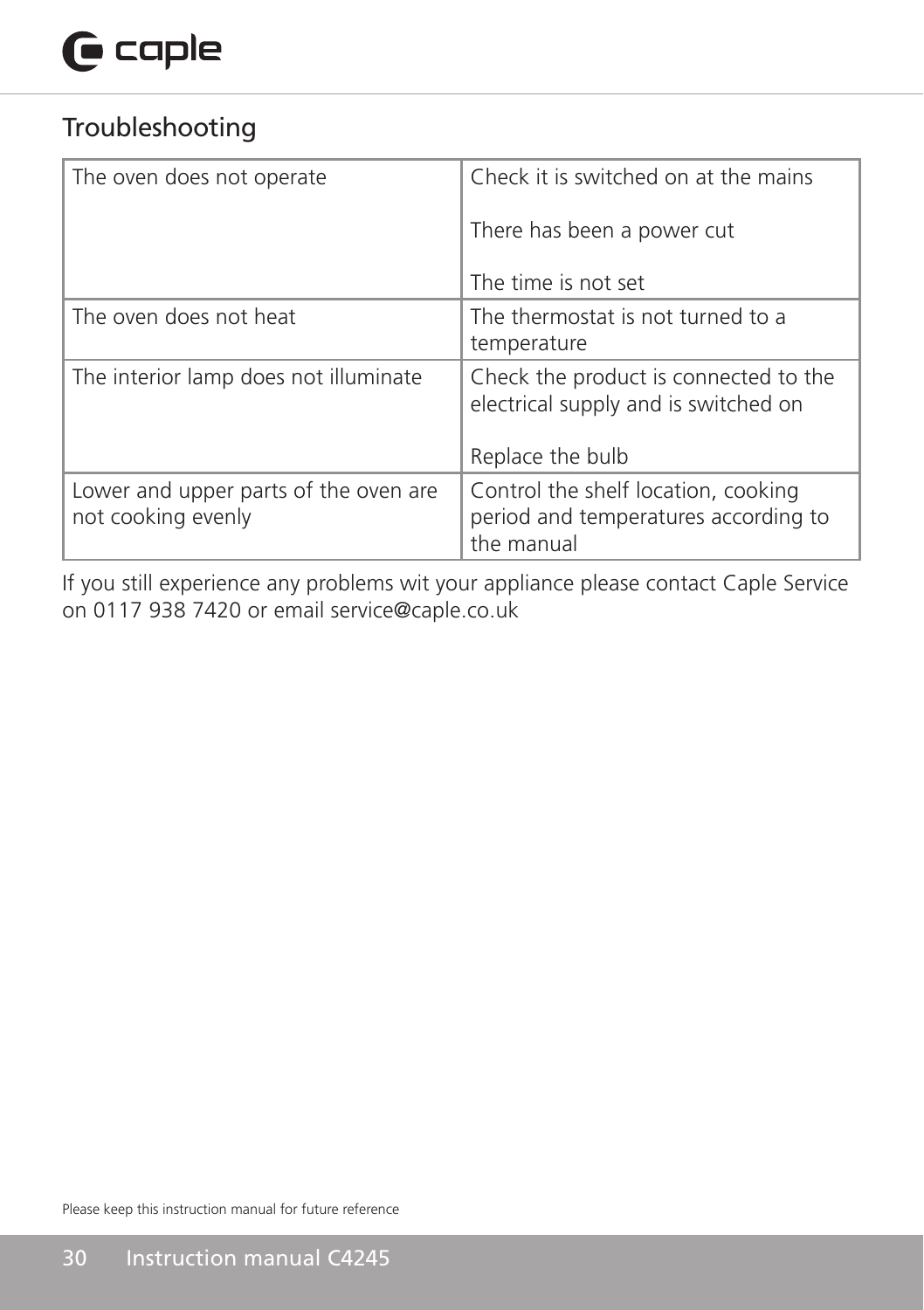### Technical specification

| Model         | $C_{4245}$      |
|---------------|-----------------|
| Height        | 720mm           |
| Width         | 595mm           |
| Depth         | 546mm           |
| Usable volume | 40ltr and 42ltr |
| Rated Voltage | 220-240V        |

| TOP OVEN nominal electrical input in W (toll. +5 / -10%)  |            |  |
|-----------------------------------------------------------|------------|--|
| Top outside heating element                               | 750W       |  |
| Top inside heating element                                | 1000W      |  |
| Bottom heating element                                    | 1050W      |  |
| Light                                                     | 15/25W     |  |
| Maximum electrical input                                  | 1820W/230V |  |
| MAIN OVEN nominal electrical input in W (toll. +5 / -10%) |            |  |
| Top outside heating element                               | 1400W      |  |
| Circle heating element                                    | 1600W      |  |
| Bottom heating element                                    | 1050W      |  |
| Fan                                                       | 25W        |  |
| Light                                                     | 15/25W     |  |
| Maximum electrical input                                  | 2500W/230V |  |